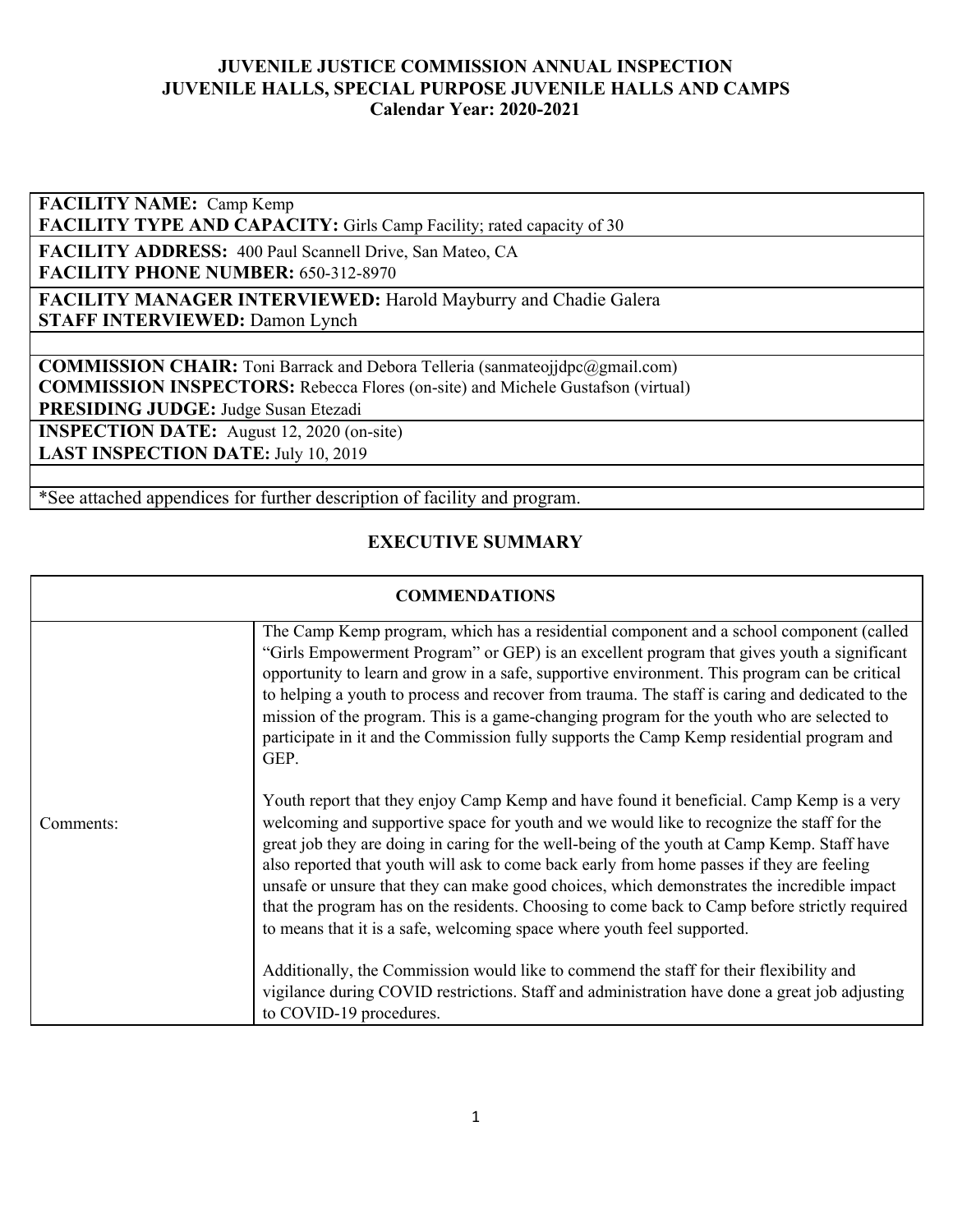|           | <b>RECOMMENDATIONS</b>                                                                                                                                                                                                                                                                                                                                                                                                                                                                                                                                                                                                                                                                                                                                                                                                                                                          |
|-----------|---------------------------------------------------------------------------------------------------------------------------------------------------------------------------------------------------------------------------------------------------------------------------------------------------------------------------------------------------------------------------------------------------------------------------------------------------------------------------------------------------------------------------------------------------------------------------------------------------------------------------------------------------------------------------------------------------------------------------------------------------------------------------------------------------------------------------------------------------------------------------------|
| Comments: | In April 2020, Camp Kemp began transferring youth to the YSC in the evenings. The<br>Commission was not informed of this development. We understand the budgetary rationale<br>behind the change and have since clarified that this is being done in a fashion that minimizes<br>retraumatizing youth and any contact with girls housed on Pine 4. However, this is a major<br>change to the implementation of the program, thus the Commission should be informed in the<br>future of changes impacting the housing of the youth or other significant changes.<br>Additionally, transporting the youth back to juvenile hall is not ideal and we recommend that<br>the youth be housed at the dormitory again once the program has more residents.<br>We also recommend that showers should be cleaned and power washed on a more regular<br>basis to avoid bacteria build up. |

# **DOCUMENT REVIEW**

| <b>LOCAL COUNTY INSPECTIONS</b>          |             |                |        |                                                                                                                                   |  |  |
|------------------------------------------|-------------|----------------|--------|-----------------------------------------------------------------------------------------------------------------------------------|--|--|
| <b>REVIEWED:</b>                         | <b>YES</b>  | N <sub>O</sub> | N/A    | <b>COMMENTS:</b>                                                                                                                  |  |  |
| County Building Inspection               | $\boxtimes$ | $\mathcal{L}$  | $\Box$ |                                                                                                                                   |  |  |
| Fire Authority                           | $\boxtimes$ | $\mathsf{L}$   | $\Box$ |                                                                                                                                   |  |  |
| <b>Public Health-Nutrition</b>           | $\boxtimes$ |                | $\Box$ |                                                                                                                                   |  |  |
| Public Health-Medical /<br>Mental Health | $\boxtimes$ | $\mathsf{L}$   | $\Box$ |                                                                                                                                   |  |  |
| <b>Public Health-Environmental</b>       | $\times$    | $\mathsf{L}$   | П      |                                                                                                                                   |  |  |
|                                          |             |                |        | <b>OTHER DOCUMENTATION</b>                                                                                                        |  |  |
| <b>REVIEWED:</b>                         | <b>YES</b>  | N <sub>O</sub> | N/A    | <b>COMMENTS:</b>                                                                                                                  |  |  |
| Grievance Forms                          | $\boxtimes$ | $\mathsf{L}$   | $\Box$ |                                                                                                                                   |  |  |
| Serious Incident Reports                 | $\boxtimes$ | H              | $\Box$ | There haven't been any serious incidents for the past two years. No<br>staff or youth injuries.                                   |  |  |
| Medical Screening Forms<br>(Intake)      | $\boxtimes$ | $\mathsf{L}$   | $\Box$ | Updated to include screening for COVID-19. All youth are isolated<br>on intake for 72 hours but may have video calls with family. |  |  |
| Youth/Parent Orientation<br>Materials    | ⊠           | $\mathsf{L}$   | $\Box$ | Reviewed Parent/Youth Orientation Packet. Packet is easy to<br>understand and well-written.                                       |  |  |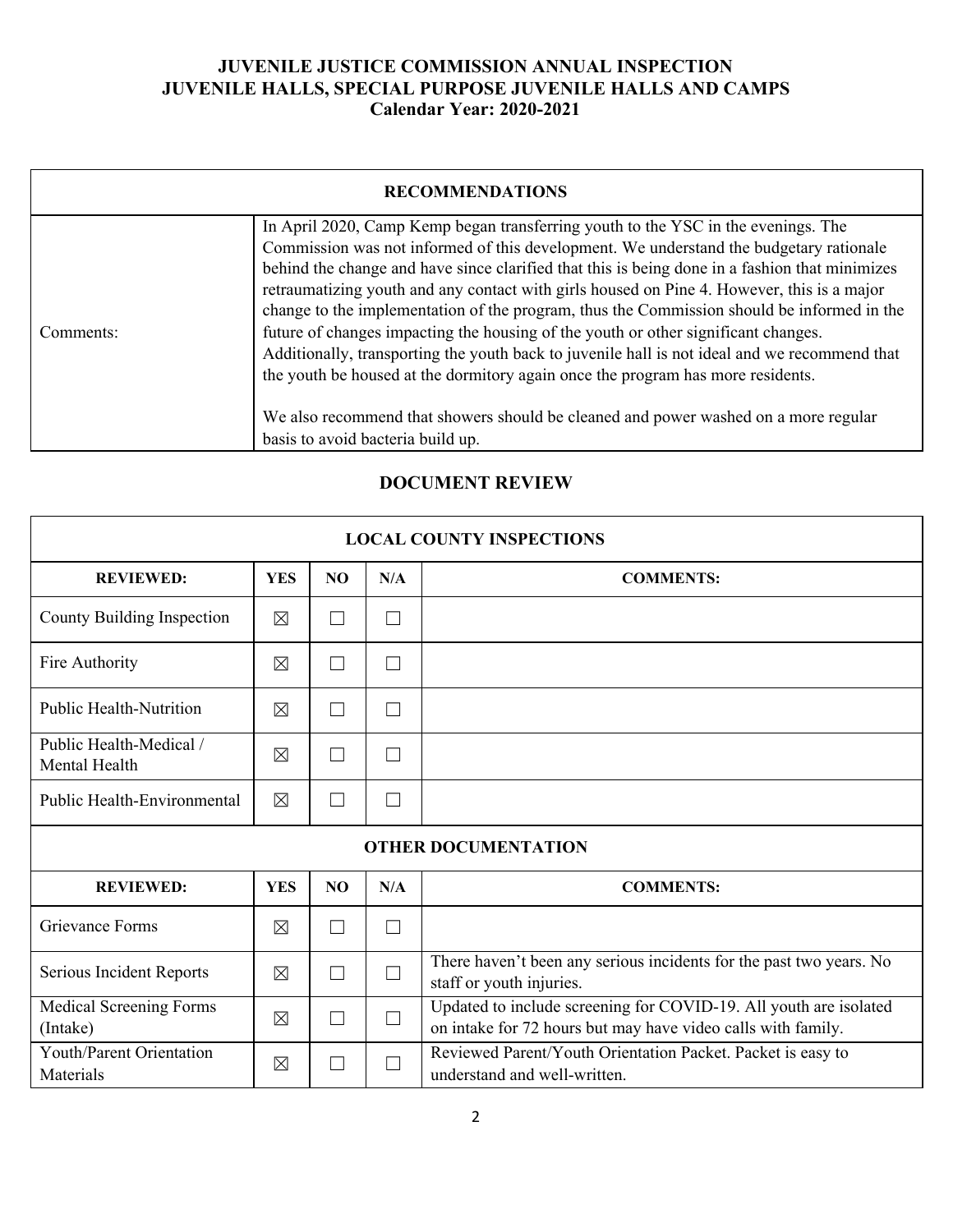| Comments:        | None |
|------------------|------|
| Recommendations: | None |

# **INTERVIEWS**

| <b>ANCILLARY SERVICES</b> |             |             |        |                                                                                                                                   |  |  |  |
|---------------------------|-------------|-------------|--------|-----------------------------------------------------------------------------------------------------------------------------------|--|--|--|
| <b>INTERVIEWED:</b>       | <b>YES</b>  | NO.         | N/A    | <b>COMMENTS</b>                                                                                                                   |  |  |  |
| Mental Health             | $\boxtimes$ | П           | $\Box$ | See behavioral health section below                                                                                               |  |  |  |
| <b>Medical Care</b>       |             | $\boxtimes$ | П      |                                                                                                                                   |  |  |  |
| Dental Care               |             | $\boxtimes$ | П      | Did not interview dental care staff. Dental care is handled at the<br>YSC facility, which is up the street in a separate facility |  |  |  |
| Kitchen/Nutrition         |             | $\boxtimes$ | П      | Meals are now contracted by the Sheriff's department so there are no<br>cooking facilities on site.                               |  |  |  |
| Comments:                 | None        |             |        |                                                                                                                                   |  |  |  |
| Recommendations:          | None        |             |        |                                                                                                                                   |  |  |  |

| <b>YOUTH INTERVIEWS</b>                                  |                                                                                                                                                                                                                                                                                                                                        |  |  |  |  |  |  |  |
|----------------------------------------------------------|----------------------------------------------------------------------------------------------------------------------------------------------------------------------------------------------------------------------------------------------------------------------------------------------------------------------------------------|--|--|--|--|--|--|--|
| What was your intake and<br>orientation experience like? | Youth #1) Rules are straight forward, she understood them all. Staff are all respectful. Parents<br>were present during orientation and understood everything.<br>Youth #2) They made it very clear, rules and expectations were clear. Parents were present.                                                                          |  |  |  |  |  |  |  |
| Describe your interactions<br>with medical/dental.       | Youth #1) Medical staff are really cool. Medical is quick to respond. Dental staff take forever<br>to get back to them.<br>Youth 2) Very helpful, the nurse reads all request forms and talks to them about their meds<br>and will inform the psychiatrist to go over the meds with you. Has not had interaction with<br>dental staff. |  |  |  |  |  |  |  |
| Describe you experience with<br>behavioral health.       | Youth #1) Has been helpful. Staff have helped her a lot through the year. They helped her with<br>individual therapy and family therapy.<br>Youth #2) They are helpful. Original therapist was really good, had a great connection and<br>was able to open up.                                                                         |  |  |  |  |  |  |  |
| Describe the interactions<br>between staff and youth.    | Youth #1) Staff are pretty cool. If they have to tell youth to do something they will do so<br>nicely. Staff will always remind them of the rules. She gets along with all the staff.<br>Youth #2) He gets along with staff, staff treat him really well, staff do not discriminate.                                                   |  |  |  |  |  |  |  |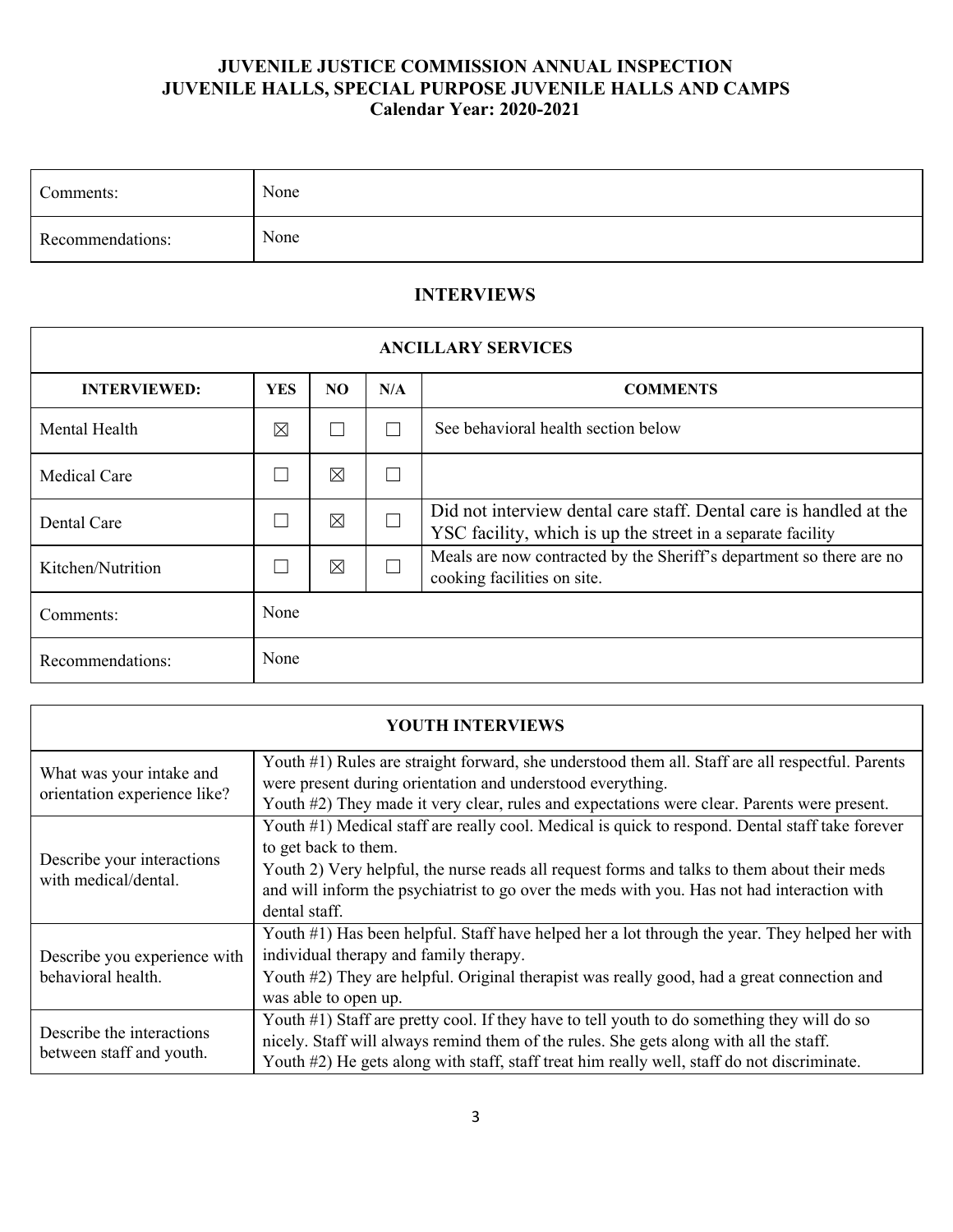| What programs do you find<br>most useful? Why? | Youth #1) The Spanish program is helping her, as well as the Brighter Day program because<br>they help her find jobs. School is super helpful; she went through two years of high school in<br>one year.<br>Youth #2) FLY is the most helpful. FLY offers a re-entry program and he has found it to be<br>really helpful. He also enjoys the mind body spirit program.                                                                                                                                                                                                                                                                                     |
|------------------------------------------------|------------------------------------------------------------------------------------------------------------------------------------------------------------------------------------------------------------------------------------------------------------------------------------------------------------------------------------------------------------------------------------------------------------------------------------------------------------------------------------------------------------------------------------------------------------------------------------------------------------------------------------------------------------|
| Summary of youth interview:                    | Youth #1) Youth masks are washed. Youth are given three masks, enough to change it three<br>times per week. Camp has really helped her change. She enjoys all the programs. Her favorite<br>program is the Spanish program.<br>Youth #2) Regarding his preferred pronoun, staff have been respectful and correct themselves<br>when needed. They made sure to ask him what he identifies as and did not assume. They also<br>asked him what his preferred pronoun was. He has had a good experience at Camp Kemp<br>overall and has a lot of fun. He mentioned that youth who say they don't like it there are<br>probably those who did not follow rules. |
| Recommendations:                               | None                                                                                                                                                                                                                                                                                                                                                                                                                                                                                                                                                                                                                                                       |

| <b>BEHAVIORAL HEALTH</b> |                                                                                                                                                                                                                                                                                                                                                                                                                                                                                                                                                                                                                                                                                                                                                 |  |  |  |  |  |  |  |
|--------------------------|-------------------------------------------------------------------------------------------------------------------------------------------------------------------------------------------------------------------------------------------------------------------------------------------------------------------------------------------------------------------------------------------------------------------------------------------------------------------------------------------------------------------------------------------------------------------------------------------------------------------------------------------------------------------------------------------------------------------------------------------------|--|--|--|--|--|--|--|
| Caseload Ratio           | BHRS Staff provide services across the YSC and Camp Kemp facilities. The caseload for<br>clinicians was approximately 1:10 (1 staff: 10 youth).                                                                                                                                                                                                                                                                                                                                                                                                                                                                                                                                                                                                 |  |  |  |  |  |  |  |
| Youth Experience         | BHRS provided an individualized experience for each youth. The youth really appreciate the<br>mental health services and create a bond with their clinicians. Major change that is<br>consistently observed in the youth is that in times of crisis, the youth will reach back to their<br>clinicians for help.                                                                                                                                                                                                                                                                                                                                                                                                                                 |  |  |  |  |  |  |  |
| Programming Offered      | Each youth in the Camp Kemp program receives individual, group and family therapy, this<br>includes both youth who are in residence and those who are in the Girls Empowerment<br>Program. Unlike the BHRS services at Juvenile Hall/YSC, therapeutic services are embedded<br>in the Camp Kemp program. Individual therapy is tailored to each youth. Group therapy<br>includes at least three groups a week: rape trauma services (trauma therapy); AOD counseling<br>(by StarVista); weekly group (varying topics). Family therapy is tailored to the family<br>dynamics. BHRS will also reach out to adjunct therapy, as needed (for example, to the PRIDE<br>Center, for additional AOD counseling, can connect to other county services). |  |  |  |  |  |  |  |
| Comments:                | BHRS provides excellent services for the youth assigned to Camp Kemp. The small size of the<br>Camp Kemp program (both residents and GEP) enables mental health programming to be<br>embedded in the daily programming.                                                                                                                                                                                                                                                                                                                                                                                                                                                                                                                         |  |  |  |  |  |  |  |
| Recommendations:         | None applicable to the Camp Kemp program, but potentially consider how to add<br>behavioral/mental health programming similar to that at Kemp to regular programming at<br>YSC for youth at the Juvenile Hall.                                                                                                                                                                                                                                                                                                                                                                                                                                                                                                                                  |  |  |  |  |  |  |  |

|            |    |     | <b>STAFFING</b> |
|------------|----|-----|-----------------|
| <b>YES</b> | NO | N/A | <b>COMMENTS</b> |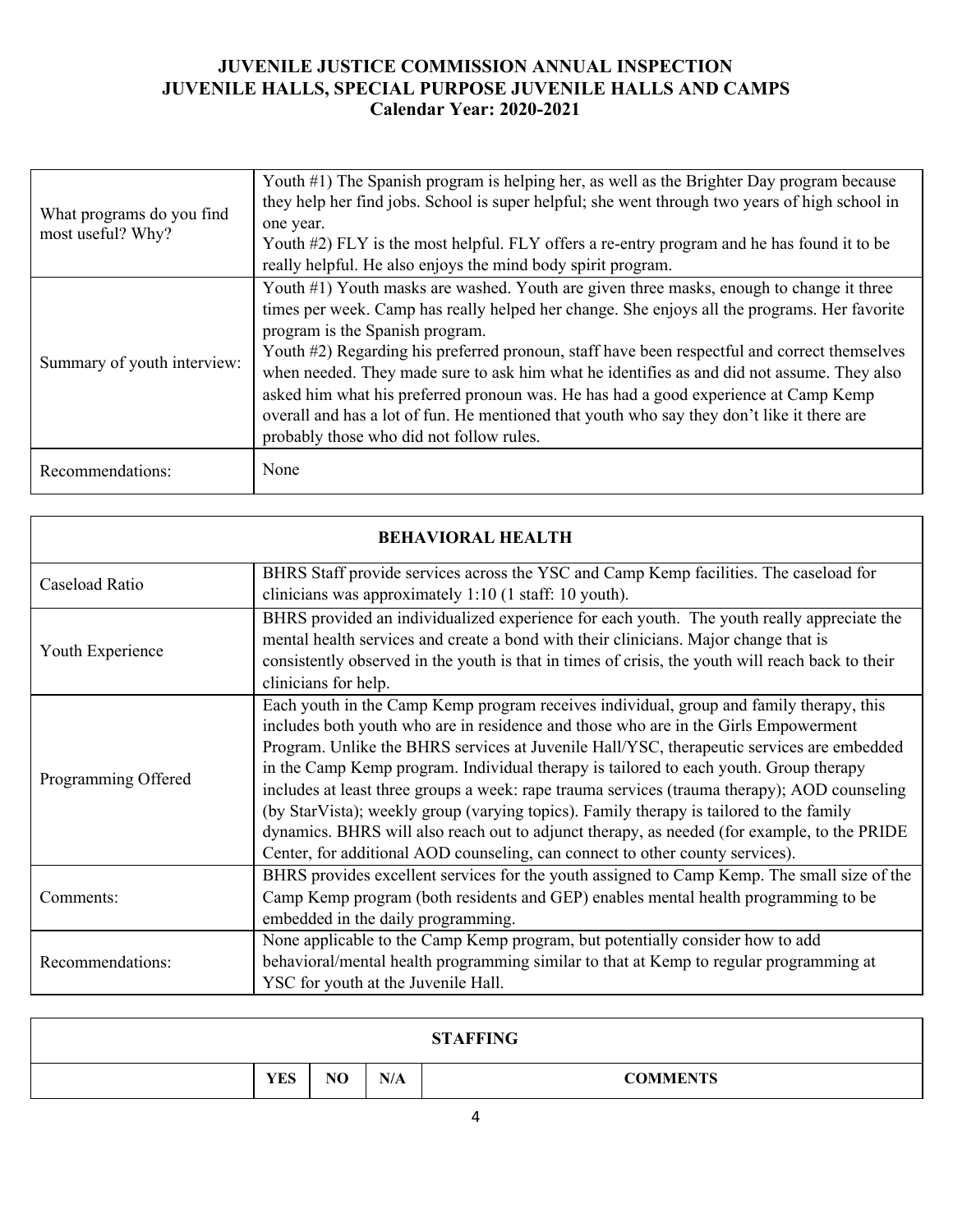| Does facility maintain<br>mandated awake ratios?<br>(1:10)                                                         | $\boxtimes$                                                                                                                                                                                                                                                                                                                                                                                                                          | $\vert \ \ \vert$        | $\Box$ |                                           |  |  |  |
|--------------------------------------------------------------------------------------------------------------------|--------------------------------------------------------------------------------------------------------------------------------------------------------------------------------------------------------------------------------------------------------------------------------------------------------------------------------------------------------------------------------------------------------------------------------------|--------------------------|--------|-------------------------------------------|--|--|--|
| Does facility maintain mandated<br>sleeping ratios? $(1:30)$                                                       | $\boxtimes$                                                                                                                                                                                                                                                                                                                                                                                                                          | $\Box$                   | $\Box$ |                                           |  |  |  |
| Are staff/youth interactions<br>respectful?                                                                        | $\boxtimes$                                                                                                                                                                                                                                                                                                                                                                                                                          | $\Box$                   | $\Box$ |                                           |  |  |  |
| Are there enough supervisors<br>to supervise staff?                                                                | $\boxtimes$                                                                                                                                                                                                                                                                                                                                                                                                                          | $\vert \ \ \vert$        | $\Box$ |                                           |  |  |  |
| Are there staff who speak<br>other languages?                                                                      | $\boxtimes$                                                                                                                                                                                                                                                                                                                                                                                                                          | ⊔                        | $\Box$ | 4 staff all speak Spanish                 |  |  |  |
| Is there a diverse staff<br>workforce?                                                                             | $\boxtimes$                                                                                                                                                                                                                                                                                                                                                                                                                          | П                        |        | Yes - 4 black; 3 Latino/Hispanic; 1 Asian |  |  |  |
| Does facility have enough staff to<br>ensure that all programs, activities<br>are provided as required?            | $\boxtimes$                                                                                                                                                                                                                                                                                                                                                                                                                          | $\overline{\phantom{a}}$ | $\Box$ |                                           |  |  |  |
| Describe the training you have<br>received. Was it useful? Adequate<br>for the expectations of your<br>assignment? |                                                                                                                                                                                                                                                                                                                                                                                                                                      |                          |        |                                           |  |  |  |
| <b>STAFF INTERVIEW</b>                                                                                             |                                                                                                                                                                                                                                                                                                                                                                                                                                      |                          |        |                                           |  |  |  |
| How long have you been on the<br>job?                                                                              | Group Supervisor 3: Has been a Group Supervisor for 20 years. He started off as extra help for<br>four to five months, worked at the old hall as part of the policy and procedure team for the<br>new facility and trained new staff. Worked in every unit except for the girls' camp until now.<br>Has been at the girls' camp for four years now. In his current role he finds himself doing a lot<br>of listening and counseling. |                          |        |                                           |  |  |  |
| Did you complete the training<br>within one year of being hired?                                                   | Yes                                                                                                                                                                                                                                                                                                                                                                                                                                  |                          |        |                                           |  |  |  |
| Describe the training you have<br>received. Was it useful? Adequate<br>for the expectations of your<br>assignment? | Received two types of training. The first training was a month of Standard Core training, and<br>the second training was a week of PC832 training.                                                                                                                                                                                                                                                                                   |                          |        |                                           |  |  |  |
| What additional training do you feel<br>you or staff in general need?                                              | It would be helpful to receive training regarding street gangs within San Mateo County or<br>gangs in general. Training should include basic gang awareness, prevention and intervention.                                                                                                                                                                                                                                            |                          |        |                                           |  |  |  |
| How are you updated about changes<br>to policies and procedures?                                                   | Policy changes/updates are provided via email and through the Lexipol portal. Staff receive<br>alerts of changes to policy through the portal and must read and sign it. Managers are alerted<br>when staff have reviewed and signed the policy changes. Managers are also notified when<br>staff have not reviewed it.                                                                                                              |                          |        |                                           |  |  |  |
| Comments:                                                                                                          | Staff would like to have a better scheduling system. It would be ideal if shifts/schedules were<br>more consistent. Currently shifts are changed three to four times a year. It would be nice to<br>have a more consistent schedule that did not change as often.                                                                                                                                                                    |                          |        |                                           |  |  |  |
| Recommendations:                                                                                                   | Gang awareness, prevention and intervention training should be added to the GS mandatory<br>training.                                                                                                                                                                                                                                                                                                                                |                          |        |                                           |  |  |  |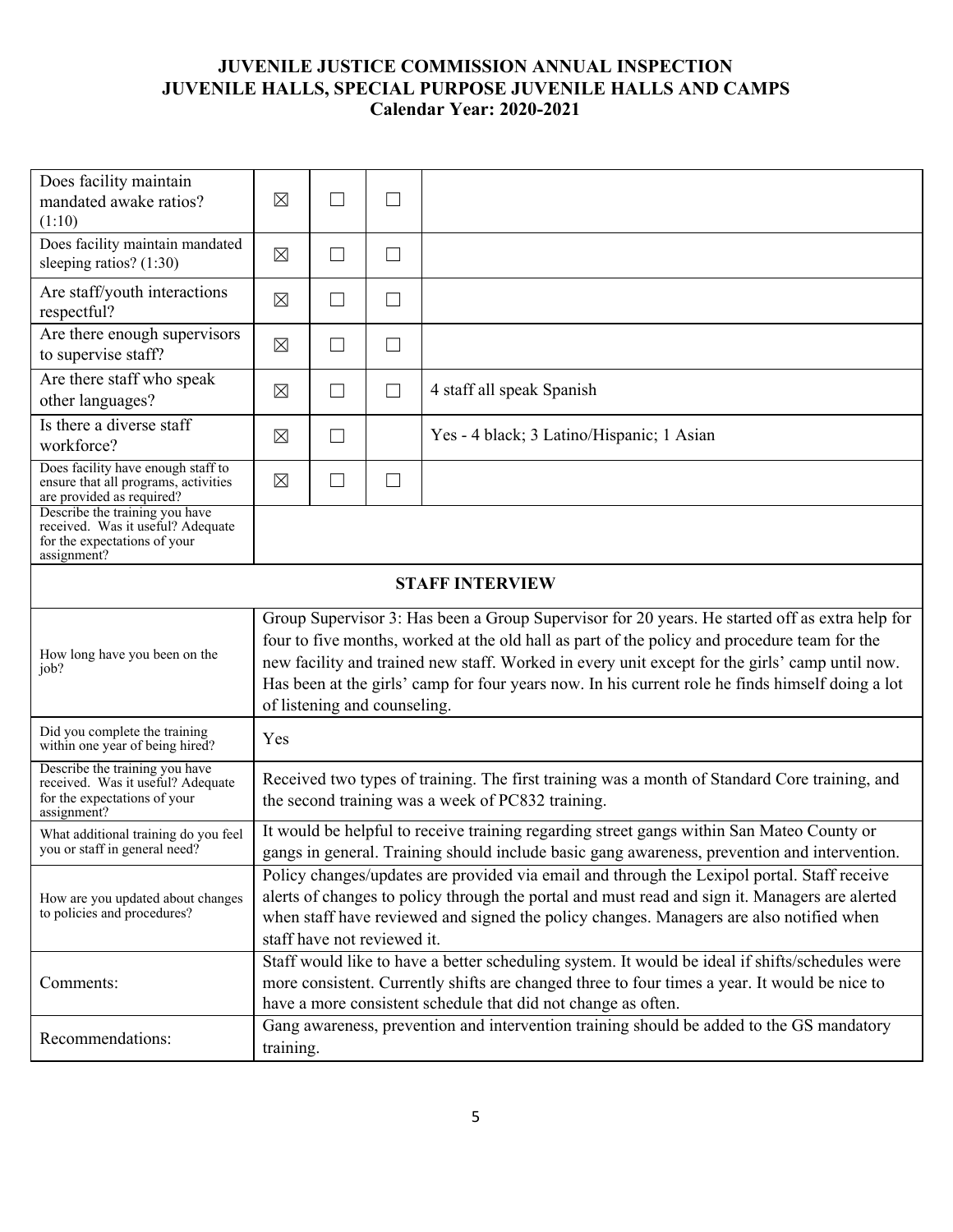| <b>INTAKE/ADMISSION</b>                      |                                                                                                                                                                                                                                                                                                                                                                                                                                                                                                                                                                                                                                                                       |          |     |                                                                                                                                               |  |  |  |
|----------------------------------------------|-----------------------------------------------------------------------------------------------------------------------------------------------------------------------------------------------------------------------------------------------------------------------------------------------------------------------------------------------------------------------------------------------------------------------------------------------------------------------------------------------------------------------------------------------------------------------------------------------------------------------------------------------------------------------|----------|-----|-----------------------------------------------------------------------------------------------------------------------------------------------|--|--|--|
|                                              | <b>YES</b>                                                                                                                                                                                                                                                                                                                                                                                                                                                                                                                                                                                                                                                            | NO.      | N/A | <b>COMMENTS</b>                                                                                                                               |  |  |  |
| Are youth searched during<br>intake?         | ⊠                                                                                                                                                                                                                                                                                                                                                                                                                                                                                                                                                                                                                                                                     |          |     | Primary intake is conducted at YSC, not at Camp Kemp, however,<br>youth are searched upon return to Camp (i.e., court, outings, home<br>pass) |  |  |  |
| Can youth make phone calls<br>during intake? |                                                                                                                                                                                                                                                                                                                                                                                                                                                                                                                                                                                                                                                                       | $\times$ |     | Staff call parents at admittance to Camp Kemp.                                                                                                |  |  |  |
| Comments:                                    | Youth are searched on intake. Female staff search girls' personal belongings from the YSC<br>facility and pat the girls down If they find contraband they confiscate it and contact the<br>institutional services manager to inform them. The youth will probably go back to Pine 4 and<br>may have to go to court. At the end of the search they are given an opportunity to call their<br>parents, plus staff will call parents to inform them of the transfer.<br>Parents are not with youth during transfers because they are normally coming from Pine 4.<br>Staff does not give parents a specific date and time of the transfer because it is a security risk. |          |     |                                                                                                                                               |  |  |  |
| Recommendations:                             | None                                                                                                                                                                                                                                                                                                                                                                                                                                                                                                                                                                                                                                                                  |          |     |                                                                                                                                               |  |  |  |

| <b>ORIENTATION OF YOUTH</b>                    |                                                                                                                                                                                                                                                                                                                                                                                                                                                                                                                                                                                                                                                                                                                                                                                                                                                                                                                                                                                    |     |        |                                                                                                                                                  |  |
|------------------------------------------------|------------------------------------------------------------------------------------------------------------------------------------------------------------------------------------------------------------------------------------------------------------------------------------------------------------------------------------------------------------------------------------------------------------------------------------------------------------------------------------------------------------------------------------------------------------------------------------------------------------------------------------------------------------------------------------------------------------------------------------------------------------------------------------------------------------------------------------------------------------------------------------------------------------------------------------------------------------------------------------|-----|--------|--------------------------------------------------------------------------------------------------------------------------------------------------|--|
|                                                | <b>YES</b>                                                                                                                                                                                                                                                                                                                                                                                                                                                                                                                                                                                                                                                                                                                                                                                                                                                                                                                                                                         | NO. | N/A    | <b>COMMENTS</b>                                                                                                                                  |  |
| Are all youth orientated?                      | ⊠                                                                                                                                                                                                                                                                                                                                                                                                                                                                                                                                                                                                                                                                                                                                                                                                                                                                                                                                                                                  | П   | $\Box$ | There is an initial orientation of youth (review of rules, handbook)<br>upon arrival at Camp Kemp. Later there is a formal review w/parents.     |  |
| Do youth understand rules<br>and expectations? | ⊠                                                                                                                                                                                                                                                                                                                                                                                                                                                                                                                                                                                                                                                                                                                                                                                                                                                                                                                                                                                  | П   | $\Box$ | Yes - they sit down with parents and probation officers to go over the<br>rules. Youth will print and sign their names.                          |  |
| Are rules and grievance<br>procedures posted?  | $\boxtimes$                                                                                                                                                                                                                                                                                                                                                                                                                                                                                                                                                                                                                                                                                                                                                                                                                                                                                                                                                                        | П   | □      | Procedures for grievances are posted in dorms, listed on the<br>orientation board and are in the handbook. Grievance forms are<br>checked daily. |  |
| Comments:                                      | Parents are notified of transfers within a week of the transfer depending upon the parents'<br>schedule. Parents are notified fairly quickly. Parents are given an orientation packet/parent<br>youth handbook. It is only available in Spanish and English. There is an interpreter, who will<br>translate it all. Any time a parent needs a translation, it is available 24/7.<br>The parent youth handbook is updated every year, including this year.<br>Facility rules state that in the event youth do not follow the rules there are minor and major<br>disciplines.<br>No Confinement = Alternative Program. Staff are not allowed to keep a youth confined to a<br>room. Staff let them know they have a time out to think about what they did. Staff will pull the<br>youth out of activities and check on them every 15 minutes. Once cooled down, the youth can<br>continue activities. If the youth gets into a fight they will get transferred to YSC. If they are a |     |        |                                                                                                                                                  |  |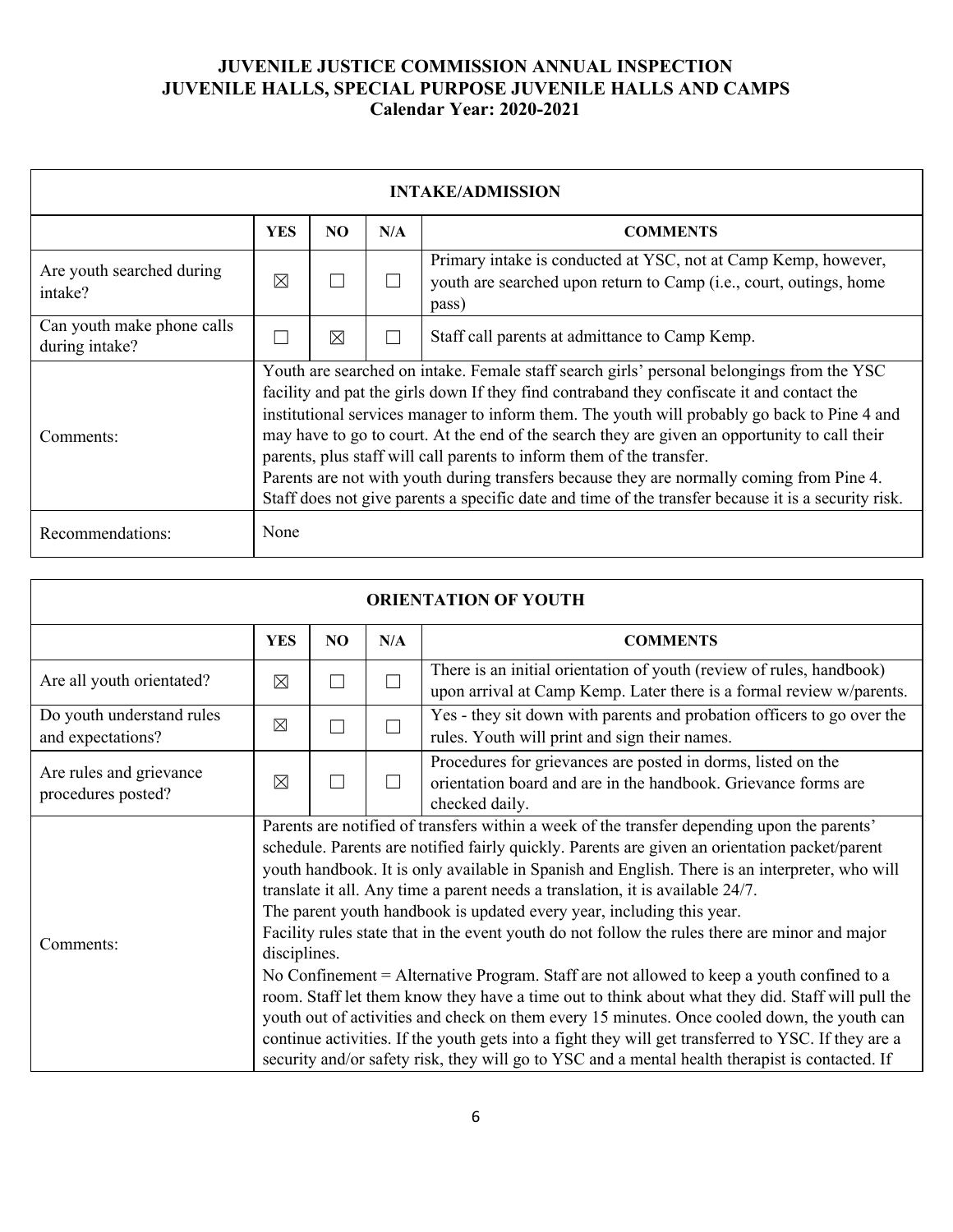|                  | the situation can be defused at Camp Kemp, the staff will do so. If unsafe behavior occurs<br>after hours, the youth will be assessed at YSC.<br>Immigration Resources: Staff will contact YSC to let them know they are in need of services<br>and PO and assessment center for support and resources. |
|------------------|---------------------------------------------------------------------------------------------------------------------------------------------------------------------------------------------------------------------------------------------------------------------------------------------------------|
| Recommendations: | None                                                                                                                                                                                                                                                                                                    |

| <b>ACTIVITIES AND PROGRAMS</b>                          |             |                   |        |                                                                                                                                                                                                                                                                                                                                                                                                                                                                                                                                                                                                                                                                                                                                                                                                                                                                                                                                                                                                                                                                                                                            |  |
|---------------------------------------------------------|-------------|-------------------|--------|----------------------------------------------------------------------------------------------------------------------------------------------------------------------------------------------------------------------------------------------------------------------------------------------------------------------------------------------------------------------------------------------------------------------------------------------------------------------------------------------------------------------------------------------------------------------------------------------------------------------------------------------------------------------------------------------------------------------------------------------------------------------------------------------------------------------------------------------------------------------------------------------------------------------------------------------------------------------------------------------------------------------------------------------------------------------------------------------------------------------------|--|
|                                                         | <b>YES</b>  | NO                | N/A    | <b>COMMENTS</b>                                                                                                                                                                                                                                                                                                                                                                                                                                                                                                                                                                                                                                                                                                                                                                                                                                                                                                                                                                                                                                                                                                            |  |
| Telephone Access (Ongoing)                              | $\boxtimes$ | $\Box$            | $\Box$ | Residents are allowed to call their parents/guardians four times a<br>week for 10 min/call; youth get two Zoom calls a week in addition to<br>the four phone calls. Calls can be extended, if needed, to 15-20<br>minutes in length.                                                                                                                                                                                                                                                                                                                                                                                                                                                                                                                                                                                                                                                                                                                                                                                                                                                                                       |  |
| Correspondence                                          | $\boxtimes$ | $\Box$            | $\Box$ | Personal correspondence is reviewed prior to being posted. Staff may<br>copy concerning correspondence and file a report with CPS if needed.<br>Correspondence to and from lawyers not reviewed.                                                                                                                                                                                                                                                                                                                                                                                                                                                                                                                                                                                                                                                                                                                                                                                                                                                                                                                           |  |
| Visiting (2-hr min per week)                            | $\boxtimes$ | $\Box$            | $\Box$ | Parents, grandparents, legal guardians, siblings (with PO approval)<br>are guaranteed at least two one-hour visits a week, with more<br>time/visits allowed if the child needs it. During COVID restrictions,<br>the facility follows County protocols. As of the time of the inspection,<br>depending on the visit (pre approval on PIMS file), parents go<br>through COVID questionnaire and temperature check. Visits may be<br>more than two hours. If the youth has passed 14 days of quarantine<br>upon arrival they can have two in-person visits and Zoom meetings<br>per week. Home passes start on Fridays and are 24 or 48 hours based<br>on the youth's behavior and no rule infractions.<br>If low income families want something they can get it from the camp<br>store - soups/chips and Gatorade.<br>For visits - if parents are not available during the designated time<br>slots, staff will accommodate the parents' schedule. Such visits can be<br>made available whenever there are no programs (i.e., unrestricted<br>time) and as long as the visit does not interfere with program or<br>therapy. |  |
| Recreation (at least 1-hr of<br>unscheduled activities) | $\boxtimes$ | $\vert \ \ \vert$ | $\Box$ | Yoga or LMA slot every day except Thursday.                                                                                                                                                                                                                                                                                                                                                                                                                                                                                                                                                                                                                                                                                                                                                                                                                                                                                                                                                                                                                                                                                |  |
| Exercise (at least 1-hr+ of daily<br>$LMA$ )            | $\boxtimes$ | $\Box$            | $\Box$ | Yes - maintaining social distancing; can't use sport equipment; no<br>major running because must wear a mask; no use of the gym. The<br>girls do a lot of walking and hiking outdoors. Still doing yoga in the<br>common area (provided over Zoom), spaced six feet apart. There has                                                                                                                                                                                                                                                                                                                                                                                                                                                                                                                                                                                                                                                                                                                                                                                                                                       |  |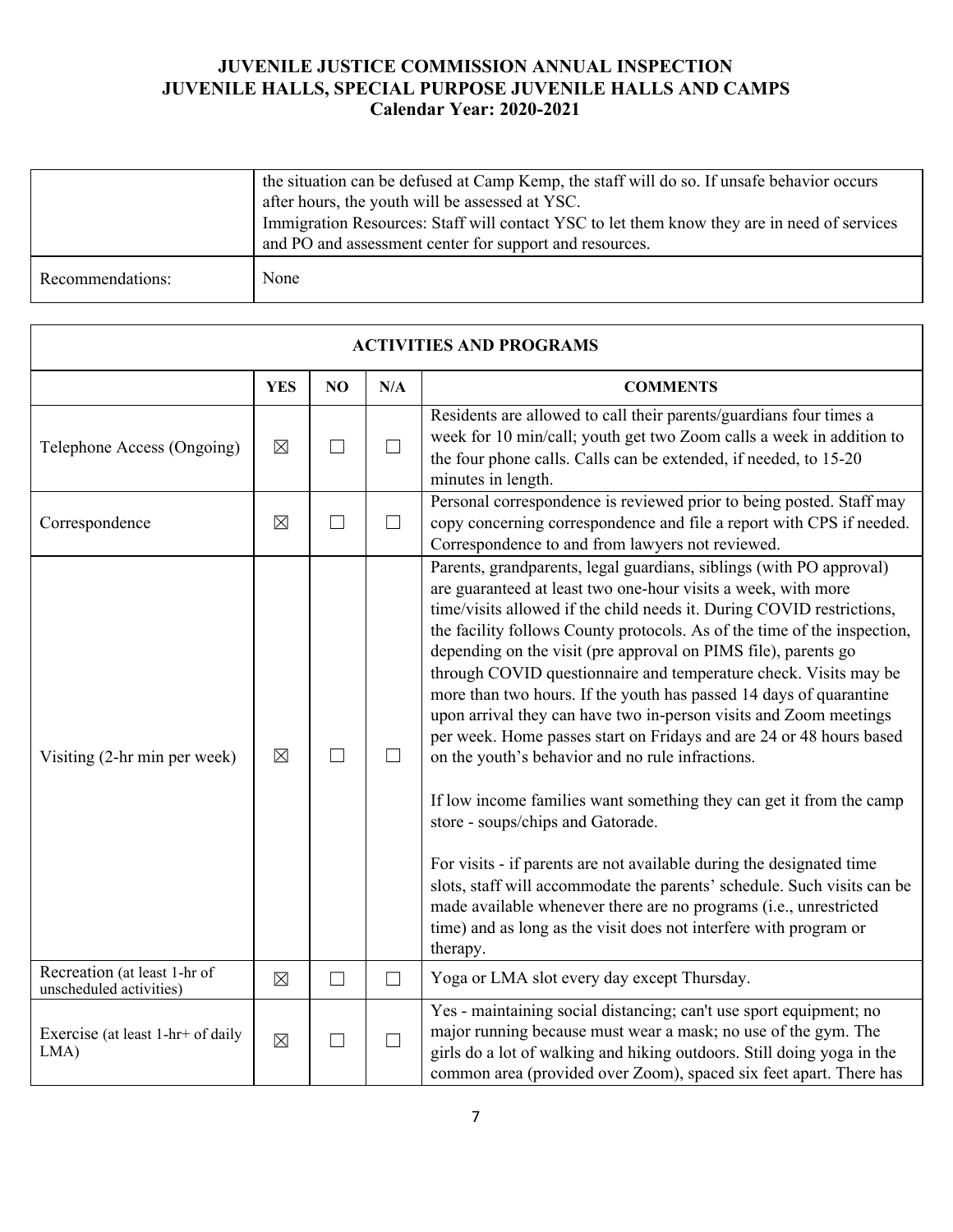|                                          |             |        | been no LMA on Thursday because of back to back programs but the                                                                                                                                                                                                                                                                                                                                                                                                                                                                                                                                                                                                                                                                                                                                                                                                                                                                                                                                                                                                                                                                                          |
|------------------------------------------|-------------|--------|-----------------------------------------------------------------------------------------------------------------------------------------------------------------------------------------------------------------------------------------------------------------------------------------------------------------------------------------------------------------------------------------------------------------------------------------------------------------------------------------------------------------------------------------------------------------------------------------------------------------------------------------------------------------------------------------------------------------------------------------------------------------------------------------------------------------------------------------------------------------------------------------------------------------------------------------------------------------------------------------------------------------------------------------------------------------------------------------------------------------------------------------------------------|
|                                          |             |        | youth go on walks around the quad.                                                                                                                                                                                                                                                                                                                                                                                                                                                                                                                                                                                                                                                                                                                                                                                                                                                                                                                                                                                                                                                                                                                        |
|                                          |             |        | See schedule attached as Exhibit B                                                                                                                                                                                                                                                                                                                                                                                                                                                                                                                                                                                                                                                                                                                                                                                                                                                                                                                                                                                                                                                                                                                        |
| Regular Programming<br>(please describe) | $\boxtimes$ |        | Most programs have been on Zoom. No in person volunteers.<br>The only in-person programs are the ones run by staff.<br>GEP girls were coming in for school during summer, but now will be<br>all on Zoom to comply with current San Mateo County restrictions.<br>Rape Trauma Services - each week will cover a different topic to<br>make better choices. Done over Zoom Tuesdays and Thursday.<br>Reflections group - has not been offered since COVID, but is a group<br>taught by therapists about how to deal with feelings and emotions to<br>help them work through their trauma.<br>Brighter Day run by Pastor Calvin - job preparation group, how to<br>complete a job application and job interview. Will also help them<br>with job search. Are really connected with Safeway and some girls<br>were given jobs at Safeway. Stopped for a period of time but will be<br>bringing it back next week.<br>Religious programming - If youth have a specific religion they<br>follow, staff will support their needs. They can read a book, write or<br>do something therapeutic away from the group if not participating in<br>religious services. |
| Special Programming<br>(please describe) | $\boxtimes$ | $\Box$ | Home passes (see description in comments below)<br>Art Therapy with Whale Sounds<br>Spanish class                                                                                                                                                                                                                                                                                                                                                                                                                                                                                                                                                                                                                                                                                                                                                                                                                                                                                                                                                                                                                                                         |
| Counseling and Casework                  | $\boxtimes$ |        | Each staff and therapist are assigned certain youth and checks in with<br>them regularly. If they need additional counseling staff will contact<br>BHRS or StarVista to do a Zoom session. Therapists meet with youth<br>two times a week, individual and family. If a youth requests more<br>time they are accommodated.                                                                                                                                                                                                                                                                                                                                                                                                                                                                                                                                                                                                                                                                                                                                                                                                                                 |
| Family Reunification and<br>Counseling   | $\boxtimes$ | $\Box$ | Multi-family group meets every Saturday. Camp Kemp also hosts<br>family events and family nights. Camp Kemp has not been hosting<br>these since COVID restrictions have been in place. No large groups<br>are allowed. Current residents are away on weekends so there is not a<br>need for it.<br>Family nights were every other month on a Wednesday - currently not<br>happening because of COVID.                                                                                                                                                                                                                                                                                                                                                                                                                                                                                                                                                                                                                                                                                                                                                     |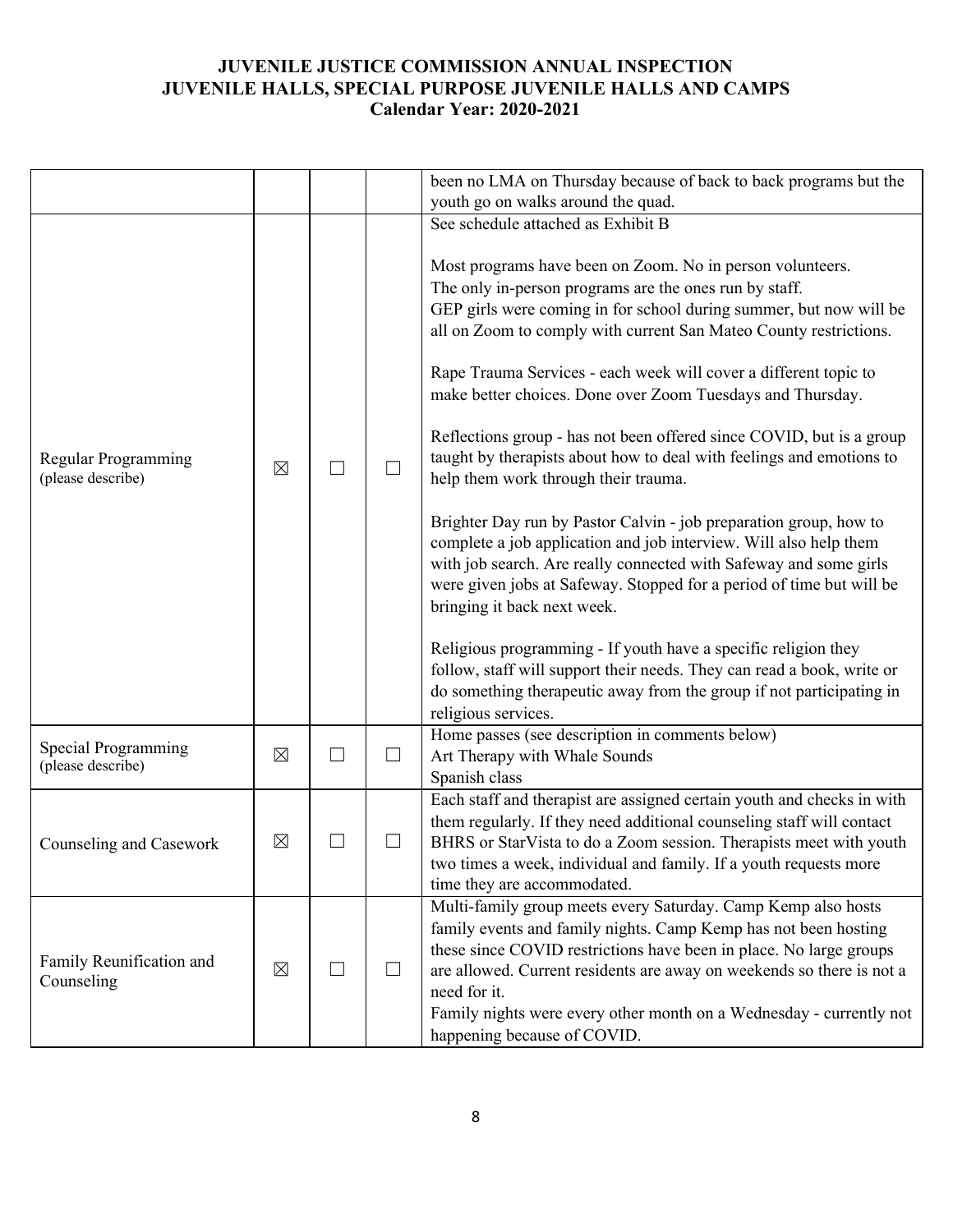| <b>Substance Abuse</b>                          | ⊠                                                                                                                                                                                                                                                                                                                                                                                                                                                                                                                                                                                                                                                                                                                                                                                                                                                                                                                                                                                                                                                                                     | $\Box$ | $\Box$ | AOD class offered twice a week; girls are required to attend AA<br>meetings over extended home passes or lose next home pass<br>eligibility.                                                                                                                                     |
|-------------------------------------------------|---------------------------------------------------------------------------------------------------------------------------------------------------------------------------------------------------------------------------------------------------------------------------------------------------------------------------------------------------------------------------------------------------------------------------------------------------------------------------------------------------------------------------------------------------------------------------------------------------------------------------------------------------------------------------------------------------------------------------------------------------------------------------------------------------------------------------------------------------------------------------------------------------------------------------------------------------------------------------------------------------------------------------------------------------------------------------------------|--------|--------|----------------------------------------------------------------------------------------------------------------------------------------------------------------------------------------------------------------------------------------------------------------------------------|
| Cognitive Behavioral                            | $\boxtimes$                                                                                                                                                                                                                                                                                                                                                                                                                                                                                                                                                                                                                                                                                                                                                                                                                                                                                                                                                                                                                                                                           | $\Box$ | $\Box$ | Cognitive skills group run by staff member (done in person staff<br>lead).                                                                                                                                                                                                       |
| Victim Awareness/<br><b>Restorative Justice</b> | $\boxtimes$                                                                                                                                                                                                                                                                                                                                                                                                                                                                                                                                                                                                                                                                                                                                                                                                                                                                                                                                                                                                                                                                           | $\Box$ | $\Box$ | Offered by Rape and Trauma Services.                                                                                                                                                                                                                                             |
| <b>Vocational Training</b>                      | $\boxtimes$                                                                                                                                                                                                                                                                                                                                                                                                                                                                                                                                                                                                                                                                                                                                                                                                                                                                                                                                                                                                                                                                           | $\Box$ | $\Box$ | Brighter Day and Chef Rod's Cooking Class                                                                                                                                                                                                                                        |
| Post-Secondary Education                        | $\boxtimes$                                                                                                                                                                                                                                                                                                                                                                                                                                                                                                                                                                                                                                                                                                                                                                                                                                                                                                                                                                                                                                                                           | $\Box$ | $\Box$ | Girls may attend College of San Mateo (Project Change) if eligible.                                                                                                                                                                                                              |
| <b>Work Programs</b>                            | $\boxtimes$                                                                                                                                                                                                                                                                                                                                                                                                                                                                                                                                                                                                                                                                                                                                                                                                                                                                                                                                                                                                                                                                           | ⊔      | $\Box$ | Brighter Day and Job Train                                                                                                                                                                                                                                                       |
| <b>Community Services</b>                       | ⊠                                                                                                                                                                                                                                                                                                                                                                                                                                                                                                                                                                                                                                                                                                                                                                                                                                                                                                                                                                                                                                                                                     | $\Box$ | $\Box$ | Community services include: meal drop offs to the Samaritan<br>house, making masks for the homeless, donating shoes to homeless,<br>participating in Compassion Project, making survival bags for the<br>homeless, and making masks for Native Indian tribes in South<br>Dakota. |
| <b>Parenting Classes</b>                        | $\boxtimes$                                                                                                                                                                                                                                                                                                                                                                                                                                                                                                                                                                                                                                                                                                                                                                                                                                                                                                                                                                                                                                                                           | $\Box$ | $\Box$ | Offered by Rape and Trauma Services.                                                                                                                                                                                                                                             |
| <b>Sexual Harassment Classes</b>                | $\boxtimes$                                                                                                                                                                                                                                                                                                                                                                                                                                                                                                                                                                                                                                                                                                                                                                                                                                                                                                                                                                                                                                                                           | $\Box$ | $\Box$ | Offered by Rape and Trauma Services.                                                                                                                                                                                                                                             |
| Religious Activities                            | $\boxtimes$                                                                                                                                                                                                                                                                                                                                                                                                                                                                                                                                                                                                                                                                                                                                                                                                                                                                                                                                                                                                                                                                           | $\Box$ | $\Box$ | Church offered on Sunday mornings; Bible study offered on<br>Tuesdays. Youth can do other quiet activities if they do not want to<br>attend.                                                                                                                                     |
| Education                                       | $\boxtimes$                                                                                                                                                                                                                                                                                                                                                                                                                                                                                                                                                                                                                                                                                                                                                                                                                                                                                                                                                                                                                                                                           | $\Box$ | $\Box$ | Camp Kemp has a separate school run by the County Office of<br>Education. They have a Girls Empowerment Program for day<br>students. Please see the separate Educational Report.                                                                                                 |
| Comments:                                       | Home passes are on hold/not allowed since the start of COVID (for about four months to<br>mid-July). Home passes started up again in mid-July. Medical will test them before coming<br>back from passes.<br>If youth are on social media during their home pass there are consequences such as a loss of a<br>home pass or passes are cut in half. There is a verbal warning and loss of home pass if it<br>continues, or passes are taken away all together and the youth is sent to YSC. Because it's a<br>violation of the home pass rules they will have to go to court and the judge will review their<br>behavior<br>Follow up questions from 2019 inspection:<br>What do you do with youth who are not in school? They have the option to go to school or do<br>college bound work. On a staffing level, if there is a youth who is on the unit they have to be<br>out of their room. If a youth is in their room longer than four hours, it needs to be documented.<br>Youth can take online courses at CSM or can work on a project for staff to do something<br>productive. |        |        |                                                                                                                                                                                                                                                                                  |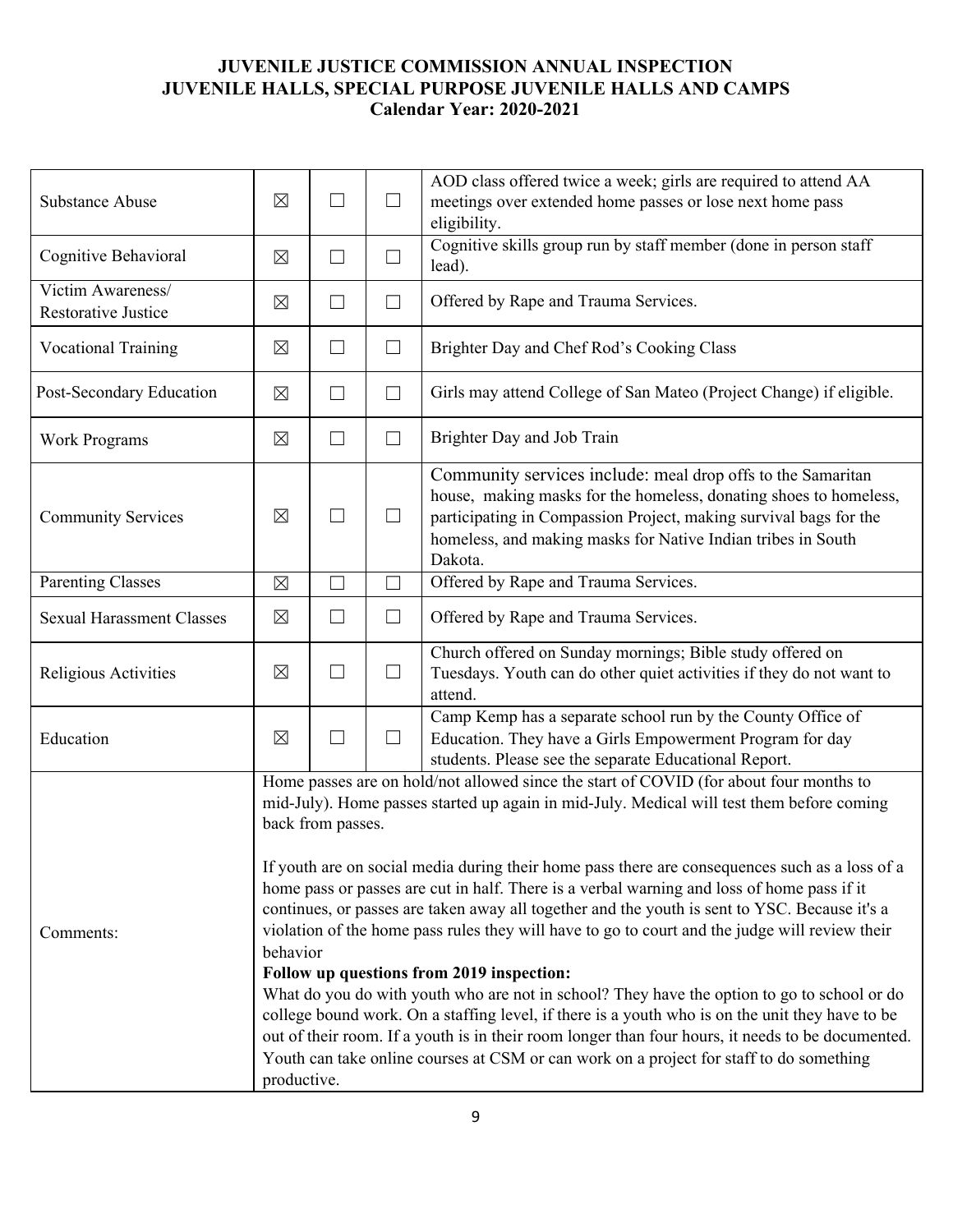| Recommendations: | None                                                                                                                                                                                                                              |
|------------------|-----------------------------------------------------------------------------------------------------------------------------------------------------------------------------------------------------------------------------------|
|                  |                                                                                                                                                                                                                                   |
|                  | <b>USE OF FORCE</b>                                                                                                                                                                                                               |
|                  | Force is only used in the event that all other options have failed. Youth will be restrained with<br>metal cuffs as a last resort. Pregnant youth would be front-cuffed. There have been no incident<br>reports since April 2020. |
| Comments:        | Follow up from 2019 inspection:<br>Safety procedures have not changed since the 2019 inspection<br>There is no quiet room yet. If a youth is having an issue they will go to the quad and<br>do some reflection or go for a walk. |
| Recommendations: | Recommend that Camp staff be supported in furnishing and establishing practices for a quiet<br>room. It seems like a great idea for the youth to have a quiet space, if needed.                                                   |

| <b>ROOM CONFINEMENT</b> |                                                                                                                                                                                                                                                                                                               |  |  |  |  |  |  |
|-------------------------|---------------------------------------------------------------------------------------------------------------------------------------------------------------------------------------------------------------------------------------------------------------------------------------------------------------|--|--|--|--|--|--|
| Comments:               | Room confinement is not used. Alternative programming is used or if the youth is exhibiting<br>dangerous or significantly disruptive behavior, they may be sent to the YSC.<br>Youth are only sent to YSC if there is a physical altercation and youth are out of control or if<br>there is a security issue. |  |  |  |  |  |  |
| Recommendations:        | It would be helpful to see a log of all the times that Camp Kemp youth are sent to the YSC for<br>behavioral issues. This may be documented in serious incident reports, but a count or a log<br>would be helpful in understanding how often this option is used.                                             |  |  |  |  |  |  |

| <b>DUE PROCESS</b>    |                                                                                                                                                                                                                                                                                                                                                                                                                                                                                               |    |     |                                                                                                                                        |
|-----------------------|-----------------------------------------------------------------------------------------------------------------------------------------------------------------------------------------------------------------------------------------------------------------------------------------------------------------------------------------------------------------------------------------------------------------------------------------------------------------------------------------------|----|-----|----------------------------------------------------------------------------------------------------------------------------------------|
| <b>REVIEWED</b>       | <b>YES</b>                                                                                                                                                                                                                                                                                                                                                                                                                                                                                    | NO | N/A | <b>COMMENTS</b>                                                                                                                        |
| Discipline Guidelines | ⊠                                                                                                                                                                                                                                                                                                                                                                                                                                                                                             |    | П   | Discipline guidelines are documented in Article 7 1390 on page 285<br>of the San Mateo County Juvenile Hall Policy Manual.             |
| Grievance Trends      | ⊠                                                                                                                                                                                                                                                                                                                                                                                                                                                                                             |    | П   | The most common complaint has been with medical (1x not coming<br>Wed; 1x didn't put in med request). All addressed, no youth appeals. |
| Comments:             | Rules for Camp Kemp are provided to youth and must be signed by each youth.<br>Rules for GEP are provided in the GEP Orientation packet and differ from the facility rules. A<br>youth can be dismissed from school or suspended and staff will file an informational report. A<br>parent/PO must come to pick up the youth within one hour and there may be additional<br>consequences. Two or more incidents in a week may result in being detained at the YSC in the<br>weekender program. |    |     |                                                                                                                                        |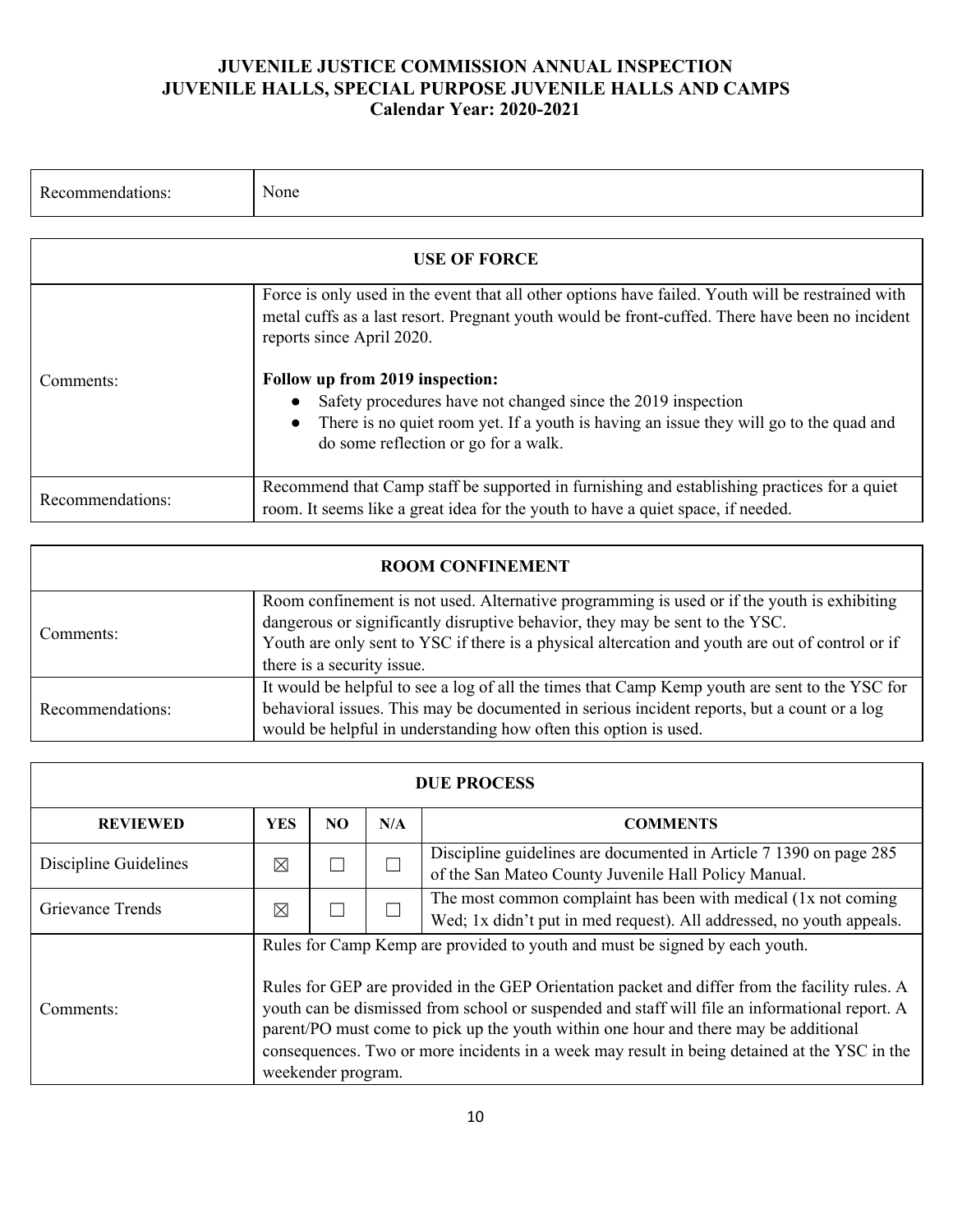|                  | Recommend ensuring that Camp Kemp residents and GEP clearly understand the rules and            |
|------------------|-------------------------------------------------------------------------------------------------|
|                  | procedure to appeal any disciplinary action, as the guidelines in the Policy Manual state that  |
| Recommendations: | this must be initiated by the youth in writing within five days. Additionally, the Commission   |
|                  | would like to review any Disciplinary Tickets issued to youth to ensure that the appeal process |
|                  | is clear and that any report was provided to the youth.                                         |

| <b>MEALS/NUTRITION</b>                                 |             |                                                                                                                                                                                                                                                                                                                                                                                                                                                                                                                        |                   |                                                                                                                                                                                                    |  |
|--------------------------------------------------------|-------------|------------------------------------------------------------------------------------------------------------------------------------------------------------------------------------------------------------------------------------------------------------------------------------------------------------------------------------------------------------------------------------------------------------------------------------------------------------------------------------------------------------------------|-------------------|----------------------------------------------------------------------------------------------------------------------------------------------------------------------------------------------------|--|
|                                                        | <b>YES</b>  | NO.                                                                                                                                                                                                                                                                                                                                                                                                                                                                                                                    | N/A               | <b>COMMENTS</b>                                                                                                                                                                                    |  |
| Is the meal menu posted in<br>the dayroom?             | $\times$    | H                                                                                                                                                                                                                                                                                                                                                                                                                                                                                                                      | $\vert \ \ \vert$ |                                                                                                                                                                                                    |  |
| Are meal servings ample,<br>nutritious and appetizing? | $\times$    | П                                                                                                                                                                                                                                                                                                                                                                                                                                                                                                                      | $\vert \ \ \vert$ |                                                                                                                                                                                                    |  |
| Are staff present and<br>supervising during meals?     | $\times$    | П                                                                                                                                                                                                                                                                                                                                                                                                                                                                                                                      | $\Box$            |                                                                                                                                                                                                    |  |
| Are meals cafeteria style<br>service or direct serve?  | $\times$    |                                                                                                                                                                                                                                                                                                                                                                                                                                                                                                                        | $\vert \ \ \vert$ | Meals are direct served. No longer have a dietary department.<br>Contracted with the Sheriff's department to provide meals for Camp<br>Kemp. There is a new fridge and food warmer in the kitchen. |  |
| Are youth allowed to<br>converse during meals?         | $\boxtimes$ | П                                                                                                                                                                                                                                                                                                                                                                                                                                                                                                                      | $\Box$            |                                                                                                                                                                                                    |  |
| What is the length of time<br>allotted to eat?         |             |                                                                                                                                                                                                                                                                                                                                                                                                                                                                                                                        | $\Box$            | 30 minutes or longer up to 45 minutes                                                                                                                                                              |  |
| Comments:                                              |             | Due to COVID-19 regulations Camp Kemp girls are eating in the dorms in their own section.<br>There is no indoor dining in the kitchen. The only time they use the kitchen is for cooking<br>classes. During cooking class, they wear gloves and face masks and stay 6 feet apart in the<br>kitchen.<br>Snacks options include: fruit, bars, water, Cheez Its, or canteen option (based on a point<br>system). Every Friday staff hold canteen and youth can buy food depending on how many<br>points they have earned. |                   |                                                                                                                                                                                                    |  |
| Recommendations:                                       | None        |                                                                                                                                                                                                                                                                                                                                                                                                                                                                                                                        |                   |                                                                                                                                                                                                    |  |

| <b>TRAUMA INFORMED APPROACHES</b> |                                                                                                                                                                                                                                                                                                                                                                                                                                                                                                                                                                                                                                                           |  |  |  |  |  |
|-----------------------------------|-----------------------------------------------------------------------------------------------------------------------------------------------------------------------------------------------------------------------------------------------------------------------------------------------------------------------------------------------------------------------------------------------------------------------------------------------------------------------------------------------------------------------------------------------------------------------------------------------------------------------------------------------------------|--|--|--|--|--|
| Comments:                         | Staff are highly sensitive to the trauma that the girls may have experienced. Staff undergo<br>training and observe the girls for signs of stress during potentially triggering activities/classes.<br>Staff use a genial approach. Rape Trauma Services (RTS) is one resource. Staff are seasoned<br>and trained on trauma informed approaches and use a nurturing and supportive approach. STC<br>Standard training credential certified for trauma informed approaches is required for staff; 24<br>hours for line staff and 40 for management. More sensitive towards transgender youth and<br>youth identity, staff will respect youth's preference. |  |  |  |  |  |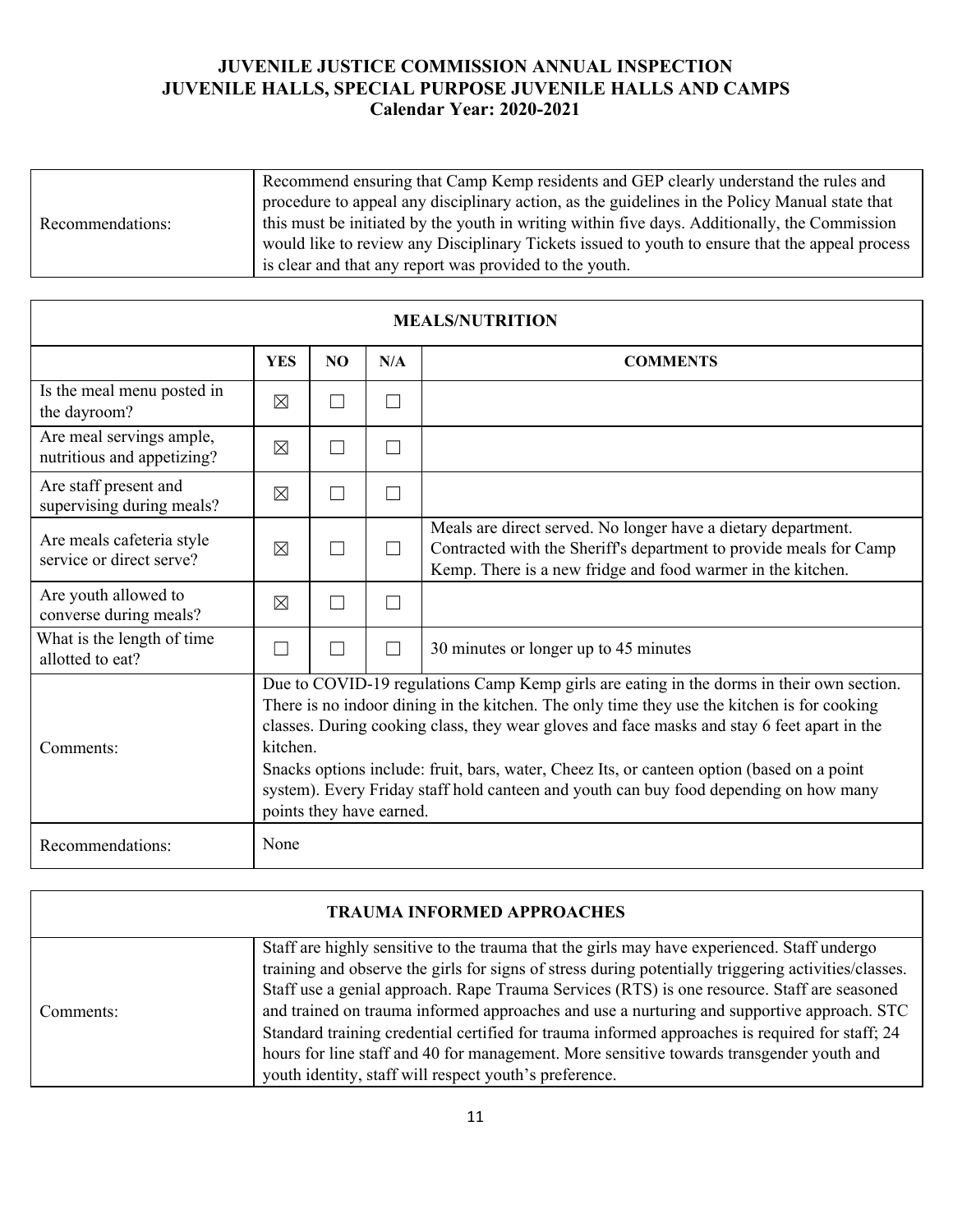| Recommendations: | None                                           |
|------------------|------------------------------------------------|
|                  | <b>CULTURAL AND LINGUISTICALLY APPROPRIATE</b> |

| Comments:        | Translation services are available. Camp Kemp has four Spanish-speaking staff. Non-parent<br>family members are permitted to visit, if approved by probation. |
|------------------|---------------------------------------------------------------------------------------------------------------------------------------------------------------|
| Recommendations: | None                                                                                                                                                          |

| <b>LGBTOI</b>    |                                                                                                                                                                                                                                                                                                                            |  |  |  |  |  |
|------------------|----------------------------------------------------------------------------------------------------------------------------------------------------------------------------------------------------------------------------------------------------------------------------------------------------------------------------|--|--|--|--|--|
| Comments:        | Gender preference is considered and accommodated barring any safety/security issues.<br>Binders and boxers are provided when requested. Staff are trained on LGBTQI issues. Camp<br>Kemp has had residents who identify as male or non-gender binary. These residents have<br>reported feeling respected and accommodated. |  |  |  |  |  |
| Recommendations: | None                                                                                                                                                                                                                                                                                                                       |  |  |  |  |  |

| <b>USE OF TECHNOLOGY</b> |                                                                                                                                                                                                     |  |  |  |  |  |
|--------------------------|-----------------------------------------------------------------------------------------------------------------------------------------------------------------------------------------------------|--|--|--|--|--|
| Comments:                | Youth have access to chrome books at school. School work is done on Chrome books. If<br>needed to fill out a job application or homework, youth can access the internet outside of<br>school hours. |  |  |  |  |  |
| Recommendations:         | None                                                                                                                                                                                                |  |  |  |  |  |

# **PHYSICAL INSPECTION**

| <b>ADMINISTRATION</b>                             |             |                |        |                              |  |  |  |  |
|---------------------------------------------------|-------------|----------------|--------|------------------------------|--|--|--|--|
| <b>AREA REVIEWED</b>                              | <b>YES</b>  | N <sub>O</sub> | N/A    | <b>COMMENTS</b>              |  |  |  |  |
| <b>Facility Perimeter</b>                         | ⊠           | $\Box$         | $\Box$ |                              |  |  |  |  |
| Cleanliness                                       | $\boxtimes$ | $\Box$         | $\sim$ |                              |  |  |  |  |
| Facility Paint, Gutters,<br>Windows, Roof, Drains | ⊠           | $\Box$         | $\Box$ | Dorms were recently painted. |  |  |  |  |
| Comments:                                         | None        |                |        |                              |  |  |  |  |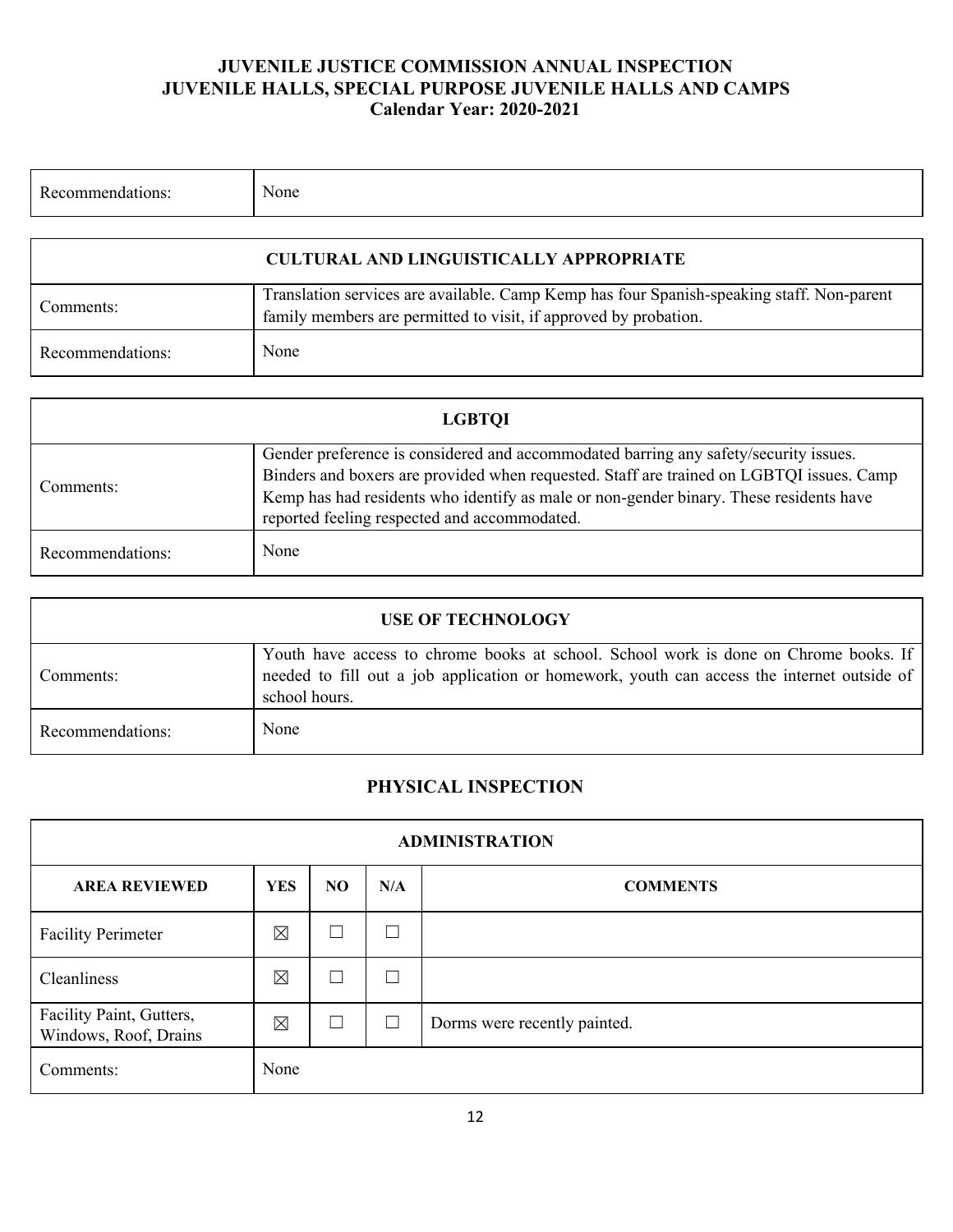| Recommendations:                   | None                                                                                                                                                                                                                                                                                                                                                                                    |                              |        |                           |  |  |  |  |  |  |
|------------------------------------|-----------------------------------------------------------------------------------------------------------------------------------------------------------------------------------------------------------------------------------------------------------------------------------------------------------------------------------------------------------------------------------------|------------------------------|--------|---------------------------|--|--|--|--|--|--|
| <b>EXTERIOR OF LOCKED FACILITY</b> |                                                                                                                                                                                                                                                                                                                                                                                         |                              |        |                           |  |  |  |  |  |  |
| <b>AREA REVIEWED</b>               | <b>YES</b>                                                                                                                                                                                                                                                                                                                                                                              | NO<br>N/A<br><b>COMMENTS</b> |        |                           |  |  |  |  |  |  |
| Grass Areas and Lawns              | $\boxtimes$                                                                                                                                                                                                                                                                                                                                                                             | П                            | $\Box$ |                           |  |  |  |  |  |  |
| Concrete/Asphalt Walkways          | $\boxtimes$                                                                                                                                                                                                                                                                                                                                                                             | $\Box$                       | $\Box$ |                           |  |  |  |  |  |  |
| <b>Exercise/Recreation Areas</b>   | $\boxtimes$                                                                                                                                                                                                                                                                                                                                                                             | П                            | $\Box$ |                           |  |  |  |  |  |  |
| Facility Paint and Windows         | $\boxtimes$                                                                                                                                                                                                                                                                                                                                                                             | П                            | П      |                           |  |  |  |  |  |  |
| Gutters, Roof, Drains              | $\boxtimes$                                                                                                                                                                                                                                                                                                                                                                             | П                            | П      |                           |  |  |  |  |  |  |
| Security and Lighting              | $\boxtimes$                                                                                                                                                                                                                                                                                                                                                                             | П                            | П      |                           |  |  |  |  |  |  |
| Parking                            | $\boxtimes$                                                                                                                                                                                                                                                                                                                                                                             | $\Box$                       | П      | Still not enough parking. |  |  |  |  |  |  |
| Comments:                          | None                                                                                                                                                                                                                                                                                                                                                                                    |                              |        |                           |  |  |  |  |  |  |
| Recommendations:                   | Previous inspections have reported insufficient parking at Camp Kemp and have<br>recommended restructuring the current lot (minimum), enlarging it (highly recommended) or<br>arranging to utilize the PG&E lot. The Commission repeats its recommendation here so that<br>there is enough parking for staff, parents/visitors, and probation/clinician/CASA/program<br>provider staff. |                              |        |                           |  |  |  |  |  |  |

| <b>INTERIOR OF LOCKED FACILITY</b>                                             |             |        |        |                                             |  |  |  |  |
|--------------------------------------------------------------------------------|-------------|--------|--------|---------------------------------------------|--|--|--|--|
| N <sub>O</sub><br><b>AREA REVIEWED</b><br><b>YES</b><br>N/A<br><b>COMMENTS</b> |             |        |        |                                             |  |  |  |  |
| Living Areas                                                                   | $\boxtimes$ | $\Box$ |        |                                             |  |  |  |  |
| Cleanliness                                                                    | ⊠           | $\Box$ | ×      |                                             |  |  |  |  |
| Furnishings                                                                    | ⊠           | $\Box$ | $\Box$ | New furniture (sofas, sectionals, dressers) |  |  |  |  |
| Fixtures                                                                       | ⊠           | $\Box$ | J.     |                                             |  |  |  |  |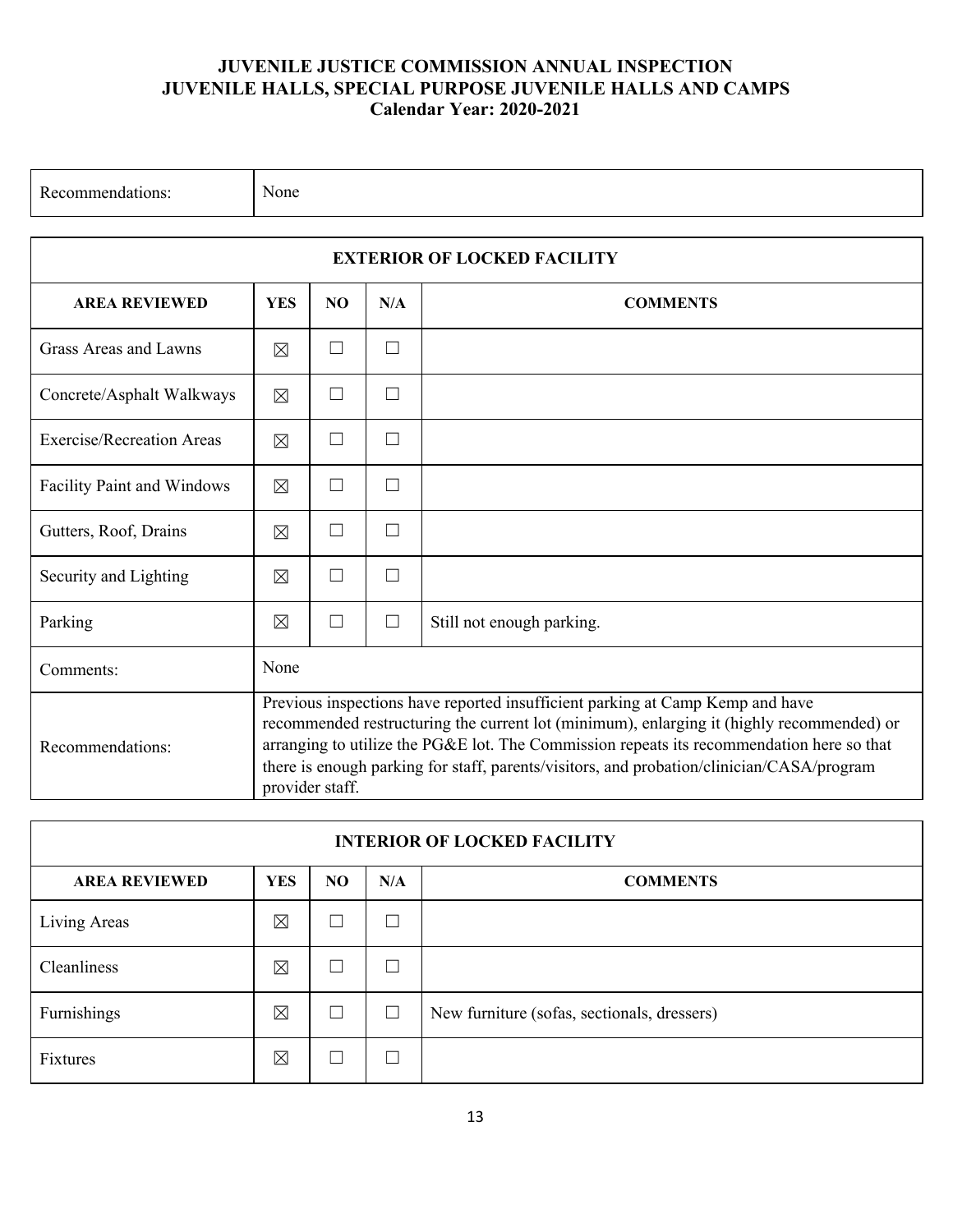| Upkeep                    | $\boxtimes$                                               | $\Box$ | $\Box$ |                                                                                                                                                                                                                                                                                                                                                                                                                                                              |  |  |
|---------------------------|-----------------------------------------------------------|--------|--------|--------------------------------------------------------------------------------------------------------------------------------------------------------------------------------------------------------------------------------------------------------------------------------------------------------------------------------------------------------------------------------------------------------------------------------------------------------------|--|--|
| Safe Storage of Chemicals | $\boxtimes$                                               | $\Box$ | $\Box$ |                                                                                                                                                                                                                                                                                                                                                                                                                                                              |  |  |
| <b>Sleeping Space</b>     | $\boxtimes$                                               | $\Box$ | $\Box$ | There are 30 new dressers                                                                                                                                                                                                                                                                                                                                                                                                                                    |  |  |
| <b>Beds</b>               | $\boxtimes$                                               | $\Box$ | $\Box$ |                                                                                                                                                                                                                                                                                                                                                                                                                                                              |  |  |
| Mattresses                | $\boxtimes$                                               | $\Box$ | $\Box$ |                                                                                                                                                                                                                                                                                                                                                                                                                                                              |  |  |
| Day Rooms                 | $\boxtimes$                                               | $\Box$ | $\Box$ |                                                                                                                                                                                                                                                                                                                                                                                                                                                              |  |  |
| Classrooms                | $\boxtimes$                                               | $\Box$ | $\Box$ |                                                                                                                                                                                                                                                                                                                                                                                                                                                              |  |  |
| Restrooms                 | $\boxtimes$                                               | $\Box$ | $\Box$ |                                                                                                                                                                                                                                                                                                                                                                                                                                                              |  |  |
| Showers                   | $\boxtimes$                                               | $\Box$ | $\Box$ | Showers need to be power washed and cleaned more often. There was<br>white residue and pink bacterial residue in some of the showers.<br>However, after pointing this out to the staff they immediately<br>scheduled for the showers to be cleaned. I received an email a few<br>weeks after the inspection with pictures of the showers cleaned and<br>power washed. I commend the staff for the quick turn around and<br>serious attention to this matter. |  |  |
| Temperature               | $\boxtimes$                                               | $\Box$ | $\Box$ |                                                                                                                                                                                                                                                                                                                                                                                                                                                              |  |  |
| Lighting                  | $\boxtimes$                                               | $\Box$ | $\Box$ |                                                                                                                                                                                                                                                                                                                                                                                                                                                              |  |  |
| Visitation                | $\boxtimes$                                               | $\Box$ | $\Box$ |                                                                                                                                                                                                                                                                                                                                                                                                                                                              |  |  |
| <b>Holding Areas</b>      | $\boxtimes$                                               | $\Box$ | $\Box$ |                                                                                                                                                                                                                                                                                                                                                                                                                                                              |  |  |
| Admission/Release         | $\boxtimes$                                               | $\Box$ | $\Box$ |                                                                                                                                                                                                                                                                                                                                                                                                                                                              |  |  |
| Secure Storage Areas      | $\boxtimes$                                               | $\Box$ | $\Box$ |                                                                                                                                                                                                                                                                                                                                                                                                                                                              |  |  |
| Comments:                 | There was new furniture and a new paint job in the dorms. |        |        |                                                                                                                                                                                                                                                                                                                                                                                                                                                              |  |  |
| Recommendations:          | None                                                      |        |        |                                                                                                                                                                                                                                                                                                                                                                                                                                                              |  |  |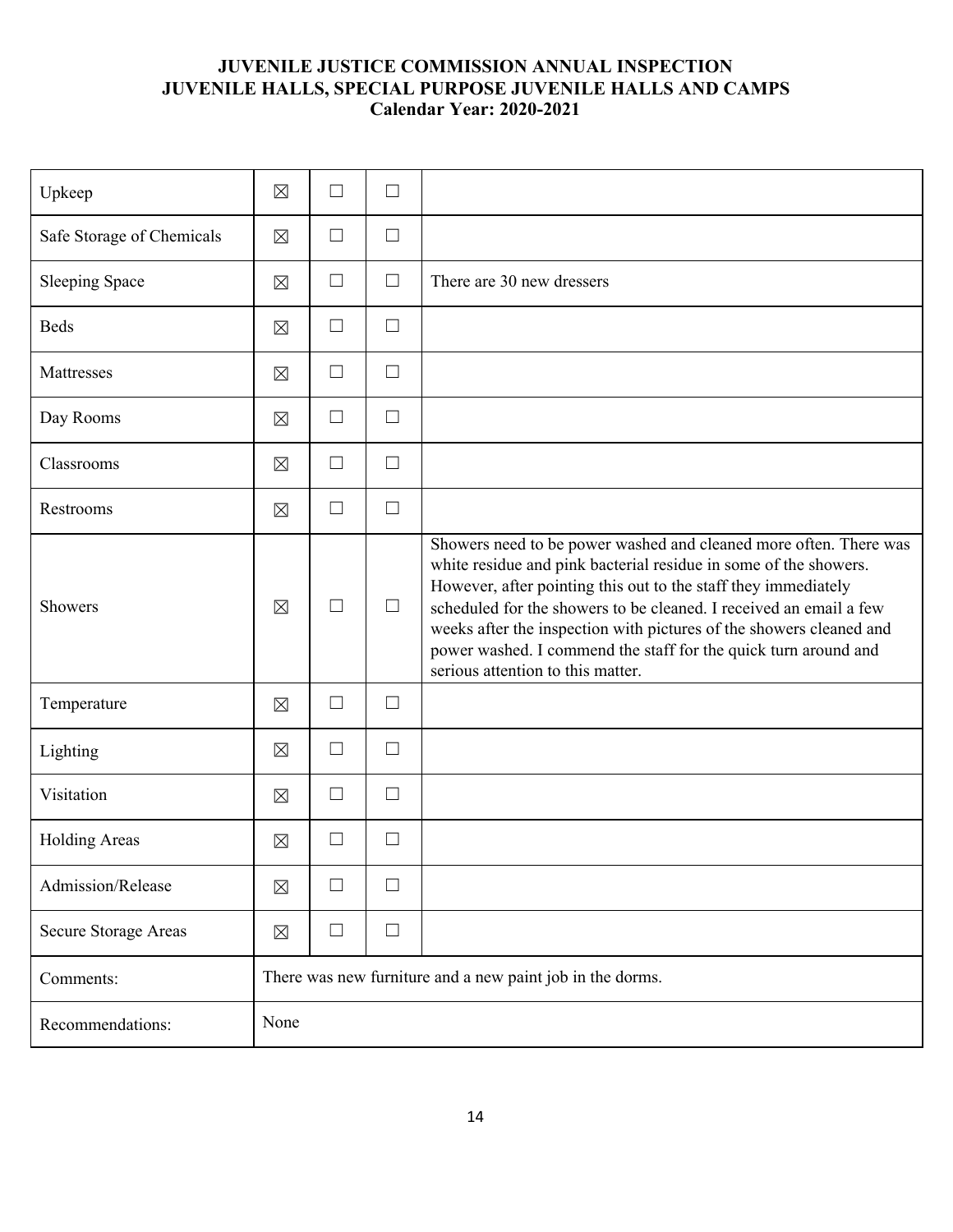| PERSONAL HYGIENE/APPEARANCE OF YOUTH |                                                         |  |                |                                                                                                                                                                                                                                                                                                   |  |  |  |  |
|--------------------------------------|---------------------------------------------------------|--|----------------|---------------------------------------------------------------------------------------------------------------------------------------------------------------------------------------------------------------------------------------------------------------------------------------------------|--|--|--|--|
| <b>OBSERVED</b>                      | <b>YES</b><br>N/A<br><b>COMMENTS</b><br>NO <sub>1</sub> |  |                |                                                                                                                                                                                                                                                                                                   |  |  |  |  |
| Appearance                           | $\times$                                                |  | ٦              | Youth appeared to be well. Given ample clothing and undergarments.<br>Given three masks a week and wash them accordingly.                                                                                                                                                                         |  |  |  |  |
| <b>Showers</b>                       | $\times$                                                |  |                | Provided once a day and if requested another shower is permitted. If<br>youth is involved in gardening or exercising activities they can take<br>another shower. Sometimes they go running before school and can<br>shower afterwards.                                                            |  |  |  |  |
| Clothing                             | $\times$                                                |  |                | Girls are given seven pairs of undergarments/socks and initial them<br>for laundry (washed daily). Bulky items are laundered at YSC (every<br>two days) They get a new set every day. Shoes have to be all black,<br>all white or gray (can be their own but must be approved by a<br>counselor). |  |  |  |  |
| Hair Cuts                            | $\times$                                                |  | $\Box$         | If youth request a haircut, they need to have a haircut permission slip<br>signed by their parents. Haircut has to be an approved hairstyle.                                                                                                                                                      |  |  |  |  |
| Shaving                              | $\times$                                                |  | $\Box$         | Girls have access to razors at shower time.                                                                                                                                                                                                                                                       |  |  |  |  |
| <b>Personal Care Items</b>           | $\times$                                                |  | $\blacksquare$ | Feminine hygiene items are available at all times; personal grooming<br>items are issued at intake. The girls have laundry duties and wash<br>clothes daily.                                                                                                                                      |  |  |  |  |
| Comments:                            | None                                                    |  |                |                                                                                                                                                                                                                                                                                                   |  |  |  |  |
| Recommendations:                     | None                                                    |  |                |                                                                                                                                                                                                                                                                                                   |  |  |  |  |

#### **Signatures of Commissioner(s) preparing this report**

Rebecca Flores /s/ Rebecca Flores Date: 11/19/2020

Michele Gustafson /s/ Michele Gustafson Date: 11/19/2020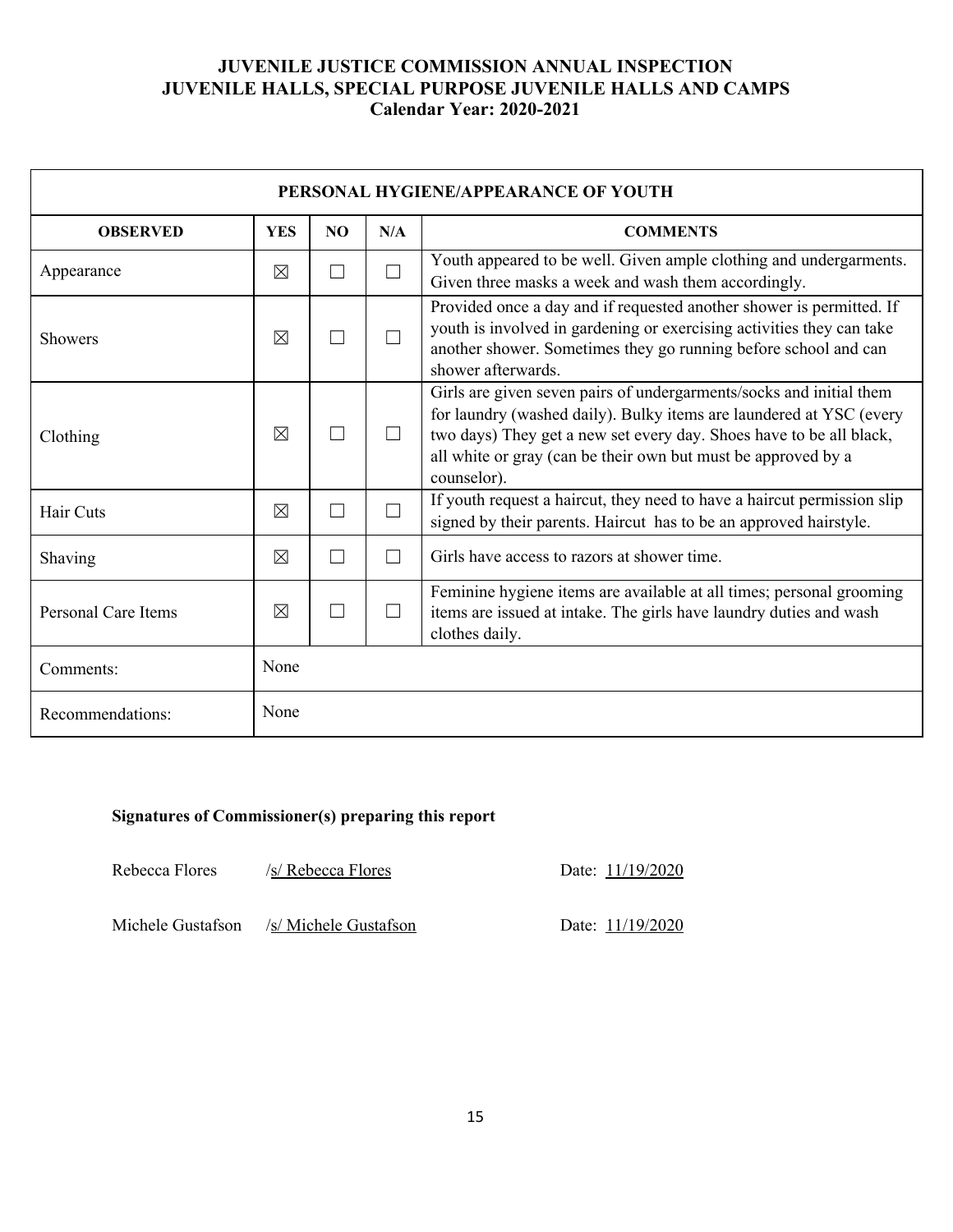#### **Appendix A**

#### **Program Summary**

Camp Kemp has a 3-phase residential program and a Girls Empowerment Program ("GEP"), both designed to provide trauma-informed services and therapy to youth who are assigned by the court. San Mateo County contracts with Sonoma County to make Camp Kemp's residential program available to Sonoma County youth.

#### **Residential Program**

The Camp Kemp residential program for youth assigned by the Court. Youth assigned to Camp Kemp programs are female, but may identify across the gender spectrum. The full program proceeds in three phases and usually lasts for approximately one-year end through all phases.

- During the first phase, the youth resides at Camp Kemp. This phase is usually approximately six months. As the residential portion progresses, youth have the opportunity for home passes of 24 to 48 hours starting on Fridays. The resident's eligibility is assessed by Camp staff and recommendations made to the Juvenile Court, which determines whether a youth is eligible for home passes (dependent upon positive behavior at Camp and while on the home pass)
- During the second phase, the youth will live at home and will return to Camp Kemp for school and programming (similar to GEP described below)
- During the third phase, the youth returns home and returns to their home district for school. The youth will remain on supervision by Probation staff and will return to Camp Kemp for some programming and mental health services (including therapy).

The residential program was designed to have residents live in a dorm on the Camp Kemp grounds. Since April 2020, however, the residents have been transported to the Juvenile Hall at the Youth Services Center for overnight care. The Camp Kemp youth sleep on the girls' unit in Pine 4 ("bedtime transfer"). Lights out at 11 at YSC.

The bedtime transfers were implemented for budget reasons. Instead of needing to call in staff for overtime coverage at the Kemp facility, staff from Camp Kemp help out at YSC for graveyard shifts taking the Camp Kemp youth with them to YSC helps with financial savings. Initially the Camp youth were in a separate unit, but since the number of youth decreased, they are now in Pine 4, where they have designated rooms. Staff bring the Camp youth over to YSC no later than 9pm, the Pine 4 girls are already in their room by that time. The Camp residents go back to the Kemp facility at 8am and then go to school. Staff and youth have adjusted to this change and it has now become the norm. There is only one girl now at Camp who will be going to YSC.

#### **GEP**

GEP youth are typically in the program for approximately six months. The goal of the GEP is graduation with educational support.

Youth are picked up every morning by Camp Kemp staff to attend school on-site at the Camp Kemp facility with the Camp residents (when COVID restrictions permit on-site instruction). The Camp Kemp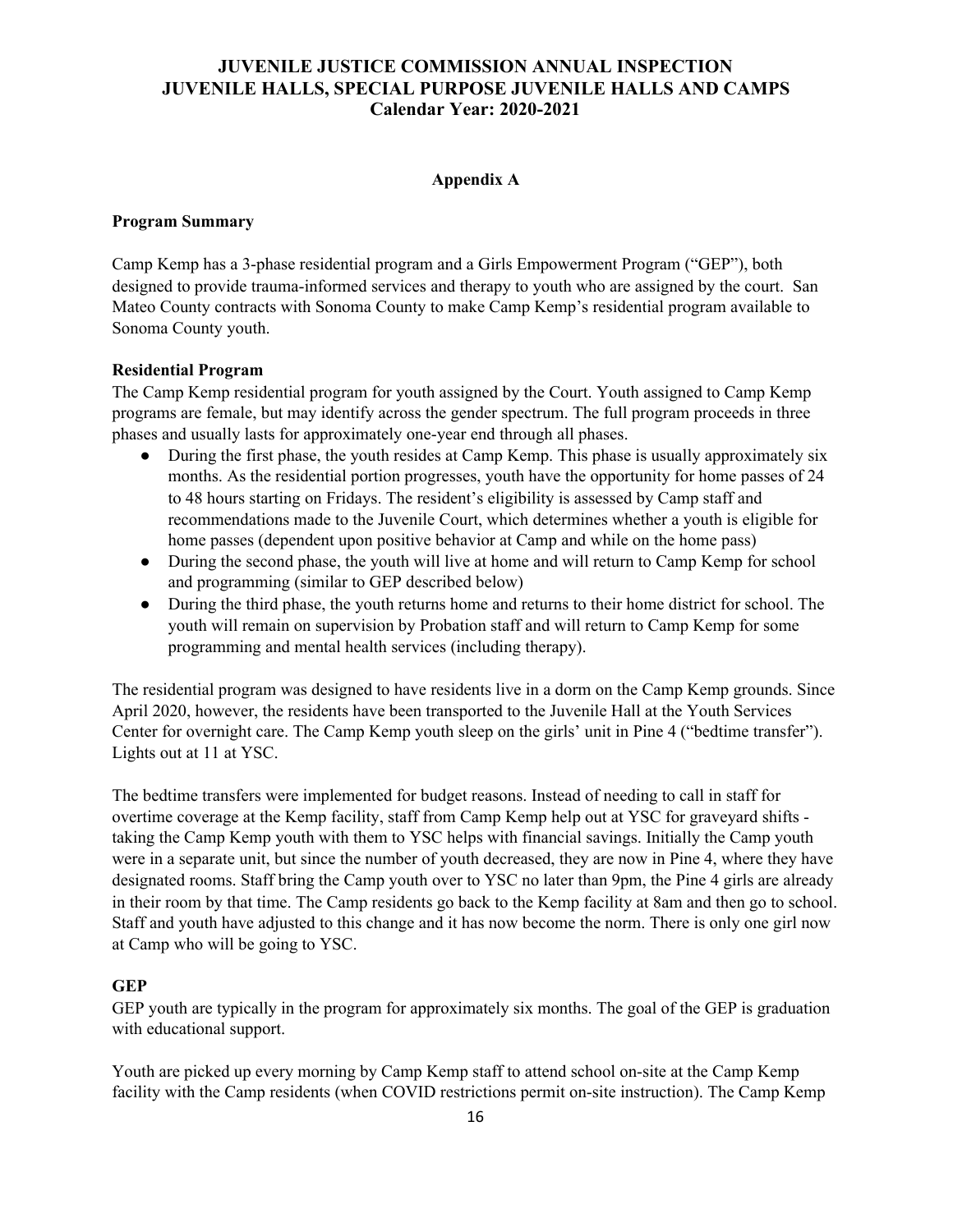residents and GEP youth attend school together and the GEP youth remain after school for programming, including all mental health services. After scheduled programming, GEP youth are transported home by Camp Kemp staff.